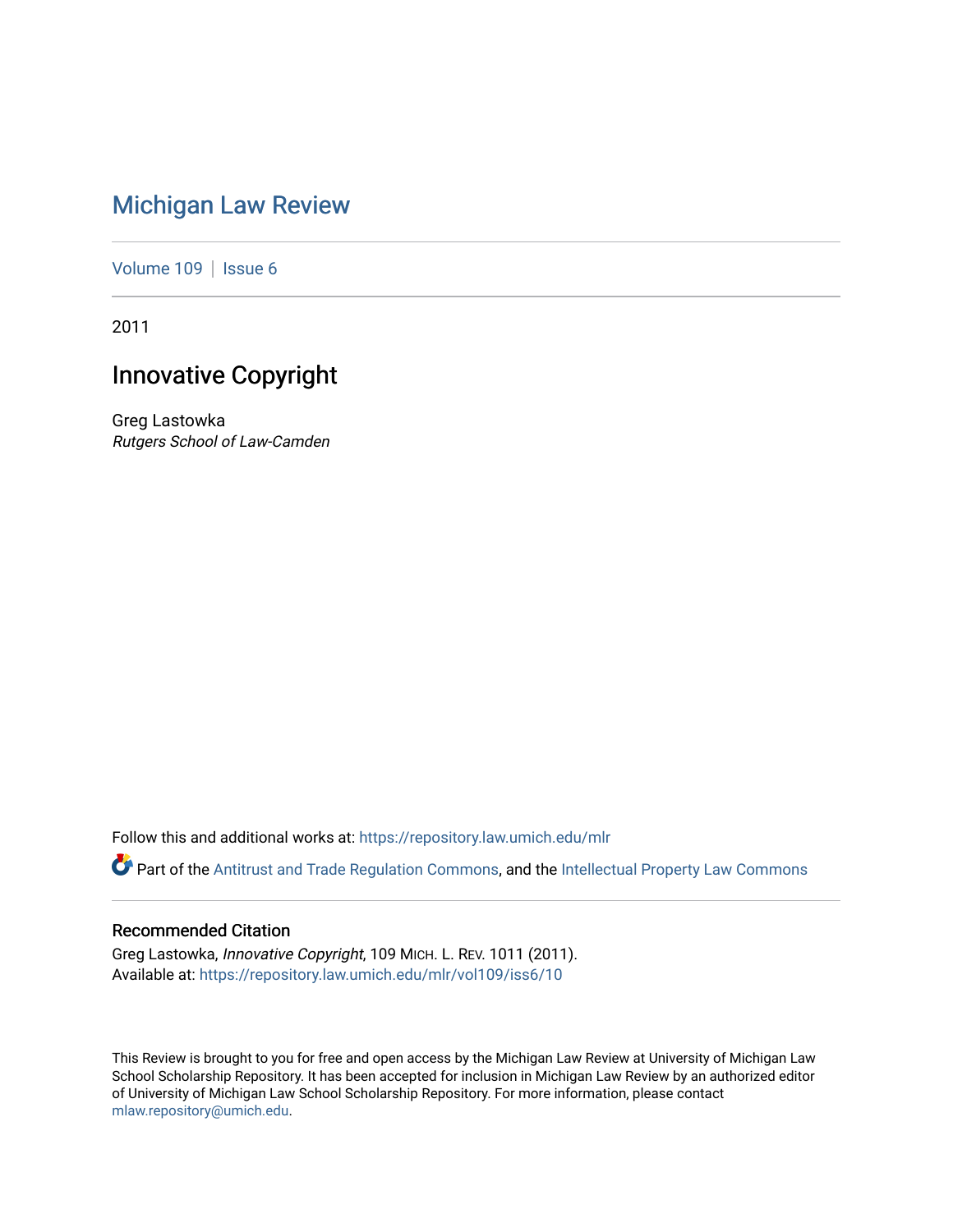# **INNOVATIVE COPYRIGHT**

# *Greg Lastowka*\*

Innovation for the 21st Century: Harnessing the Power of Intellectual Property and Antitrust Law. By *Michael A. Carrier.* New York: Oxford University Press. 2009. Pp. viii, 412. \$65.

# **INTRODUCTION**

For over a decade, Michael Carrier<sup>1</sup> has been exploring the intersection of antitrust and intellectual property ("IP") law, contributing many articles that offer new solutions and approaches to the vexing problems confronting the law of innovation.<sup>2</sup> Carrier's academic writing is situated in a voluminous scholarly discourse about the appropriate rules and goals of the laws of copyright, patent, and antitrust.

While Carrier easily could have written an "insider" tome for specialists in this area, his new book, *Innovation for the 21st Century*, is targeted at a broader audience. Carrier's book is directed at legislators, jurists, and opinion makers—as well as interested readers—who want to understand these questions and may play some part in legal reforms. It follows, given his broad audience, that Carrier faces some challenges describing the specialized fields of copyright, patent, and antitrust law.

To overcome this hurdle, Carrier writes two books in one. Carrier spends the first hundred pages of his book providing the general reader with a basic primer on the laws of copyright, patent, and antitrust (Chapters One to Five). This primer is reason enough to recommend Carrier's book. With clarity and verve, it leads the novice quickly and effectively through the key doctrines and cases. Carrier notes important scholarly voices, but does not get bogged down in excessive complexities.

The primer, however, is just a stepping stone on the way to Carrier's real agenda, which is convincing the reader that the existing law he describes must be reformed to better promote innovation. To put it mildly, Carrier is enthusiastic about the social benefits attending technological innovation. He argues, congruently, that innovation should be the pole star guiding both IP and antitrust policy (p. 33).

Professor of Law, Rutgers School of Law—Camden. While Professor Carrier is my colleague and friend, I assure the reader that both the praise and the criticism of his book in this Review are heartfelt and genuine. I would like to thank my research assistant Jake Flothe for helping me with this project.

 <sup>1.</sup> Professor of Law, Rutgers School of Law—Camden.

 <sup>2.</sup> *E.g.*, Michael A. Carrier, *Resolving the Patent-Antitrust Paradox Through Tripartite Innovation*, 56 VAND. L. REV. 1047 (2003) [hereinafter Carrier, *Patent-Antitrust Paradox*]; Michael A. Carrier, *Unraveling the Patent-Antitrust Paradox*, 150 U. Pa. L. Rev. 761 (2002).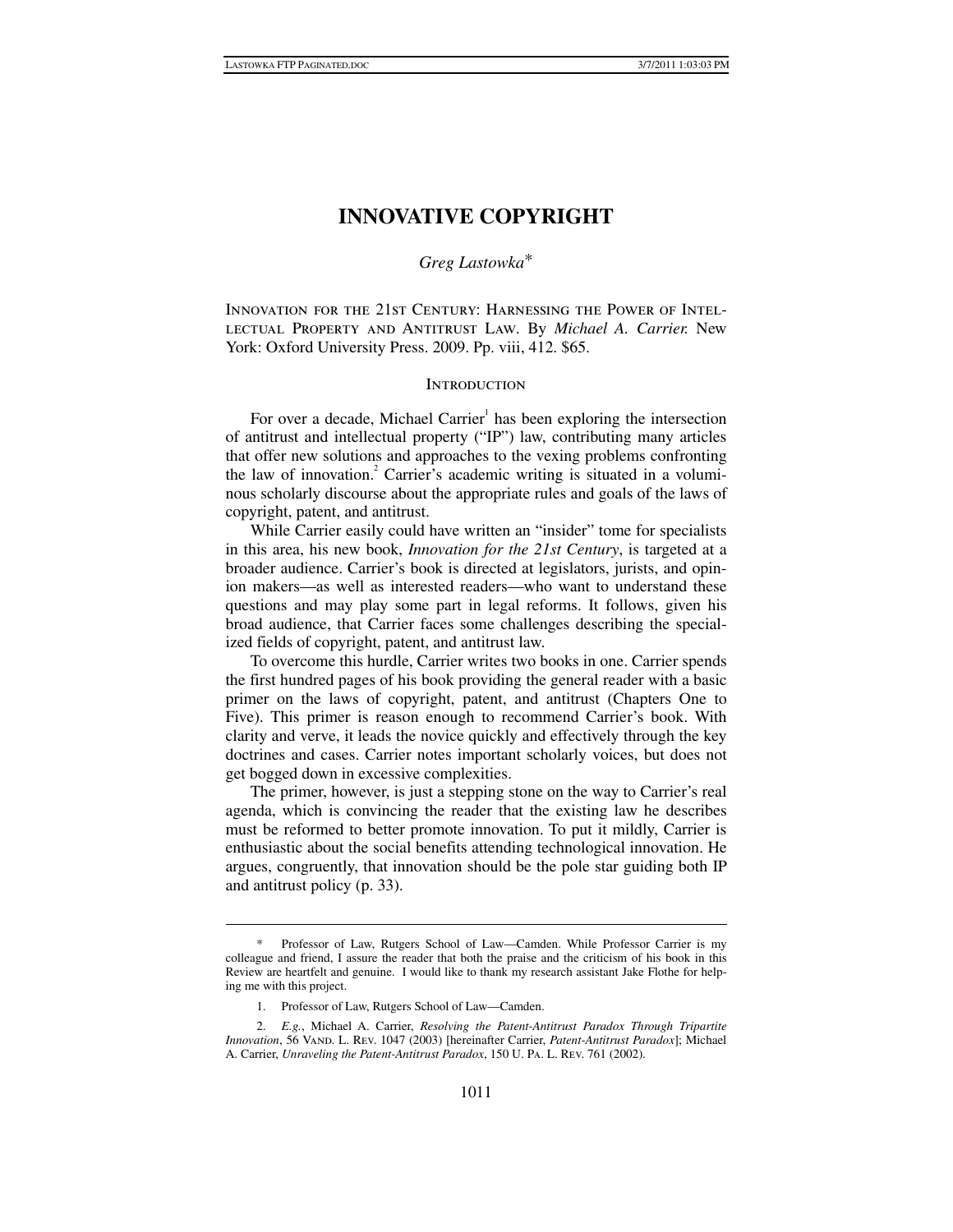Carrier spends the majority of his book applying his innovation-centered framework to existing law (Chapters Six to Thirteen). He does this by offering ten specific proposals for reforms of copyright, patent, and antitrust law. Even those who are skeptical of Carrier's proposals must admire his ambition here: he moves from his guiding theory to a general legal primer to ten contextual applications, all in the span of less than four hundred pages.

Legal specialists will no doubt find the velocity of the book somewhat alarming and perhaps ill-advised. Tackling the future of patent, antitrust, and copyright in separate books might seem like a more prudent and conservative methodology. Yet Carrier is concerned primarily about intersections and overarching goals. He therefore makes the strategic decision to summarize a broad field and cut to the chase about a range of problems and solutions. Amazingly, he manages to pull it off. Without taking shortcuts, Carrier makes a soup-to-nuts argument for legal reforms in three diverse fields in a way that is accessible to the general reader.

In the next few pages, I will briefly explore Carrier's threshold problem, the tension between the law of IP and antitrust. Carrier offers to solve this tension by refocusing the law on innovation policy, letting innovation steer the agenda for resolving any conflicts at the IP-antitrust border.

Following this discussion, I will turn to Carrier's proposals for copyright law reform. After describing these reform proposals, I conclude with my reaction: while I support Carrier's proposed reforms wholeheartedly, I worry that they do not go far enough. Copyright law, I argue, is in need of much more radical reforms in order to resolve its contemporary conflicts with innovative technologies.

### I. Intellectual Property & Market Competition

A large part of Carrier's book is about the tension between antitrust and intellectual property. The history of the legal intersection is explored in some detail in his primer (Chapter Four). Carrier's solution to the tension is to let innovation harmonize IP and antitrust law.<sup>3</sup> Yet the tension that Carrier seeks to overcome is itself a subject of some dispute. So first, I should briefly summarize how Carrier understands that tension.

Antitrust law is generally wary of granting individuals and firms exclusive rights to sell particular commodities in the marketplace. Courts will frequently prefer market competition to monopoly power (accompanied by the monopolist's predatory activity), given that vibrant competition among firms lowers consumer prices and rewards more efficient producers of goods and services (pp. 56–61).

Intellectual property law, on the other hand, creates what seem to be monopolies. Patent and copyright owners enjoy the exclusive right to commercialize their inventions and creative works (Chapter Two). Intellectual property rights necessarily entail the legal suppression of market competition in favor of these exclusive rights (pp. 37–43, 72). While the substitution

 <sup>3.</sup> Carrier, *Patent-Antitrust Paradox*, *supra* note 2, at 1053–62.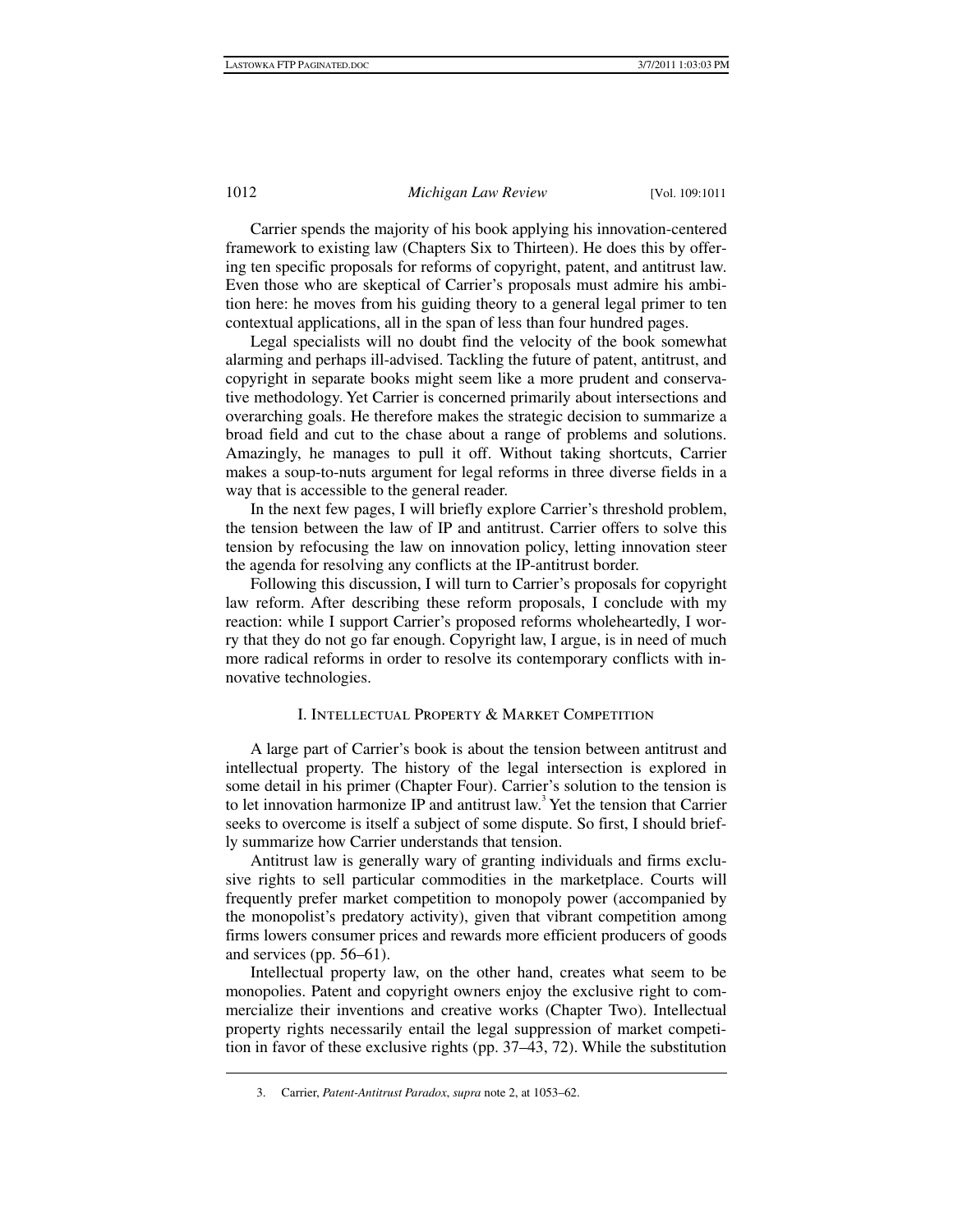of replacement inventions and works might serve to reduce or even negate the market power represented by a copyright or patent, the law does seem designed in a way that prevents a form of market competition for the protected work or invention itself. So, we might ask, is intellectual property generally problematic from an antitrust perspective?

The answer to that question has varied over time, as Carrier explains (Chapter Four). As a matter of theory, it should first be noted that IP laws are not designed for the purpose of granting commercial monopolies, even if a sort of monopoly is obtained through copyright and patent entitlements. Instead, these rights are provided, in theory, to benefit society, albeit indirectly. As the Constitution tersely explains (and IP rights holders sometimes forget), copyrights and patents are intended to "promote the Progress of Science and useful Arts."4

Patents and copyrights are, from the standard legal theoretical perspective, a sort of bargain between society and those who create new things: they establish commercial incentives designed to entice more individuals to invest more resources in creativity and technological innovation.<sup>5</sup> The right to monopolize, commercially, one's own works and inventions presumably leads more authors and inventors to pursue copyrights and patents. Society benefits from this race for property rights, the theory goes, because in the absence of IP rights, fewer individuals would engage in this sort of labor. Society would be left with less creativity and less innovation.

Of course, while the theory provides that IP contributes to innovation and creativity, everyone knows that IP rights are not absolutely necessary to produce art and inventions. A glance at the history books tells us this. Ancient civilizations produced quite a few original artworks and clever inventions. IP rights clearly had no part in all of this ancient creativity and invention. This is because patent and copyright are legal newcomers, only a few centuries old. The theory must be, therefore, that IP rights encourage *greater*, more *socially optimal* production of inventions and artistic works. The law seems to be designed on the premise that *some* additional incentive is needed, but the question is really how much of an IP right produces the optimal social benefits. IP law, courts often say, strikes a "delicate balance" between limited exclusive rights and the default condition of free market competition.

Perhaps the clearest restriction on IP protection is the limited duration of copyrights and patents. According to the Constitution, these are granted "for limited Times."<sup>6</sup> Given that neither people nor commercial firms live forever, perpetual and exclusive property rights in inventions and creative works are not required to optimally encourage individual and collective creativity and invention. Because copyrights and patents are limited in duration, it follows

 <sup>4.</sup> U.S. Const. art. I, § 8, cl. 8.

 <sup>5.</sup> Eldred v. Ashcroft, 537 U.S. 186, 214–15 (2003) (discussing the "bargain" established by copyright between the public and the author).

 <sup>6.</sup> U.S. Const. art. I, § 8, cl. 8.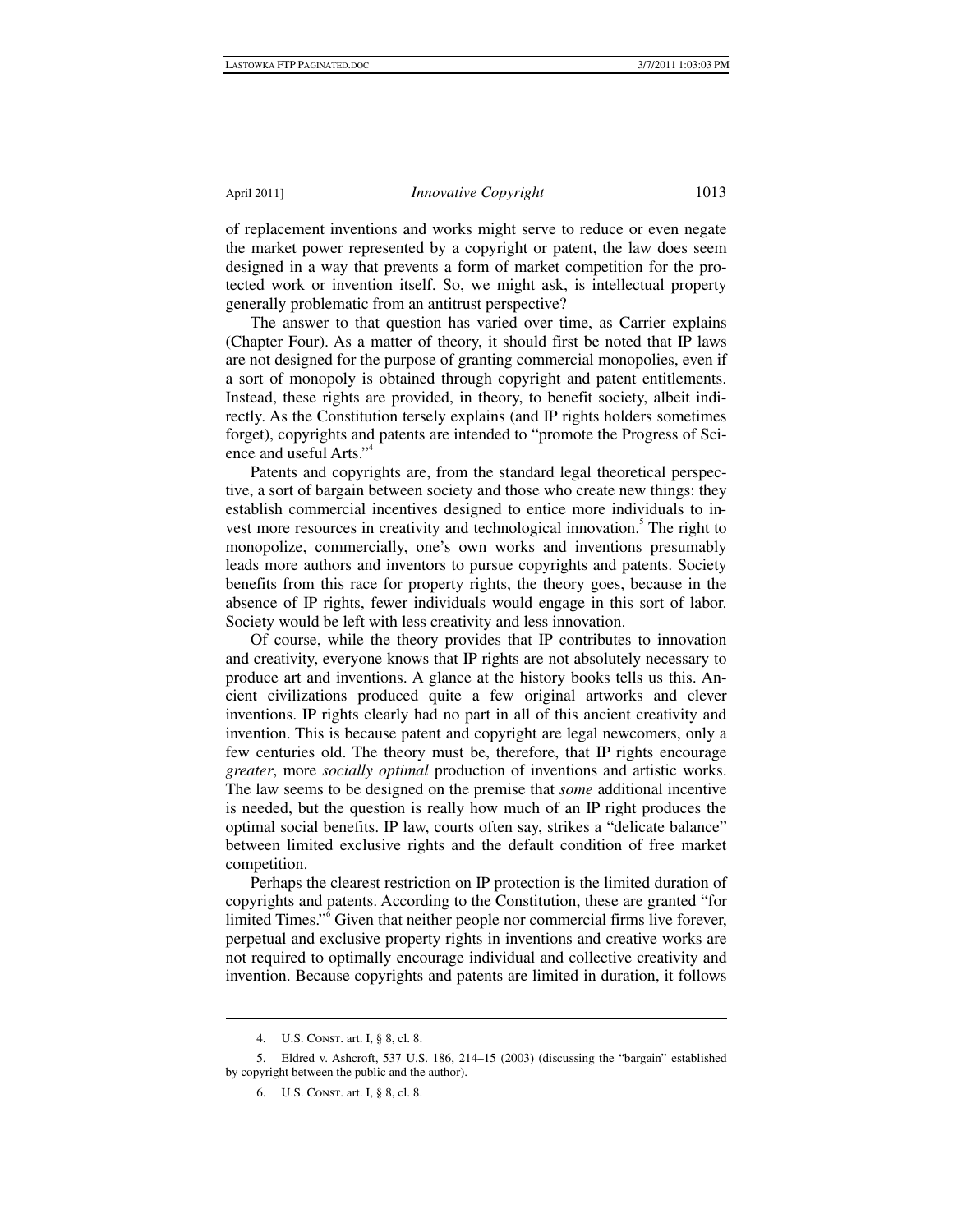that all works and inventions must eventually be fully returned to the commons of the competitive marketplace.

The "delicate balance," however, is struck not only with regard to the duration of IP rights, but also with regard to the power and scope of those rights. Strong or weak legal protections might be applied to existing IP rights and the market strength of existing IP rights must also be balanced against the background presumption of vigorous market competition.

In explaining the history of this balancing act, Carrier briefly describes the story of *Motion Picture Patents Co. v. Universal Film Manufacturing*  Co., a 1917 Supreme Court decision.<sup>7</sup> The plaintiff dominated the U.S. film industry and also held a patent in its film projector technology. As a condition of the patent, it required those who used its projectors to display only its own films. The defendant had used the projector with independent films, but argued that this was not an infringement of the patent because the patent concerned only the film projector, not the films shown on it.

When the case arrived at the Supreme Court, antitrust instincts won out over the power of IP rights. The Supreme Court found the plaintiff's restriction was invalid "because such a film is obviously not any part of the invention of the patent in suit."<sup>8</sup> To enforce the patent right against the defendant "would be to create a monopoly in the manufacture and use of moving picture films wholly outside of the patent in suit."<sup>9</sup>

Justice Holmes, joined by Justices McKenna and Van Devanter, dissented. Summarizing his argument, Holmes stated that, because a patent owner "may keep his device wholly out of use . . . . I cannot understand why he may not keep it out of use unless the licensee, or, for the matter of that, the buyer, will use some unpatented thing in connection with it."<sup>10</sup>

Holmes's argument was actually consistent with the late-nineteeth- and early-twentieth-century consensus on this issue, which gave patent owners effective immunity from antitrust law when they relied on their patent powers (pp. 73–74). As Carrier explains, the prior rule held that if a patent holder could bar others from using the patent absolutely, it followed that a patent holder should also have the right to bar, absolutely, particular sorts of uses (p. 74).

As the twentieth century progressed, courts retreated further from their extreme deference to patents, often limiting patent rights in favor of antitrust scrutiny (pp. 74–77). Yet in the later decades, the pendulum swung back, reinvigorating patent strength and defeating any antitrust presumptions based on IP rights (pp. 78–85). Five years ago, the Supreme Court concluded that IP rights should not serve to establish any general presumption of "market power" (in the antitrust sense of that term).<sup>11</sup> Yet, although IP has

 <sup>7. 243</sup> U.S. 502 (1917).

 <sup>8.</sup> *Id.* at 518.

 <sup>9.</sup> *Id.*

 <sup>10.</sup> *Id.* at 519 (Holmes, J., dissenting).

 <sup>11.</sup> Ill. Tool Works, Inc. v. Indep. Ink Inc., 547 U.S. 28, 45–46 (2006).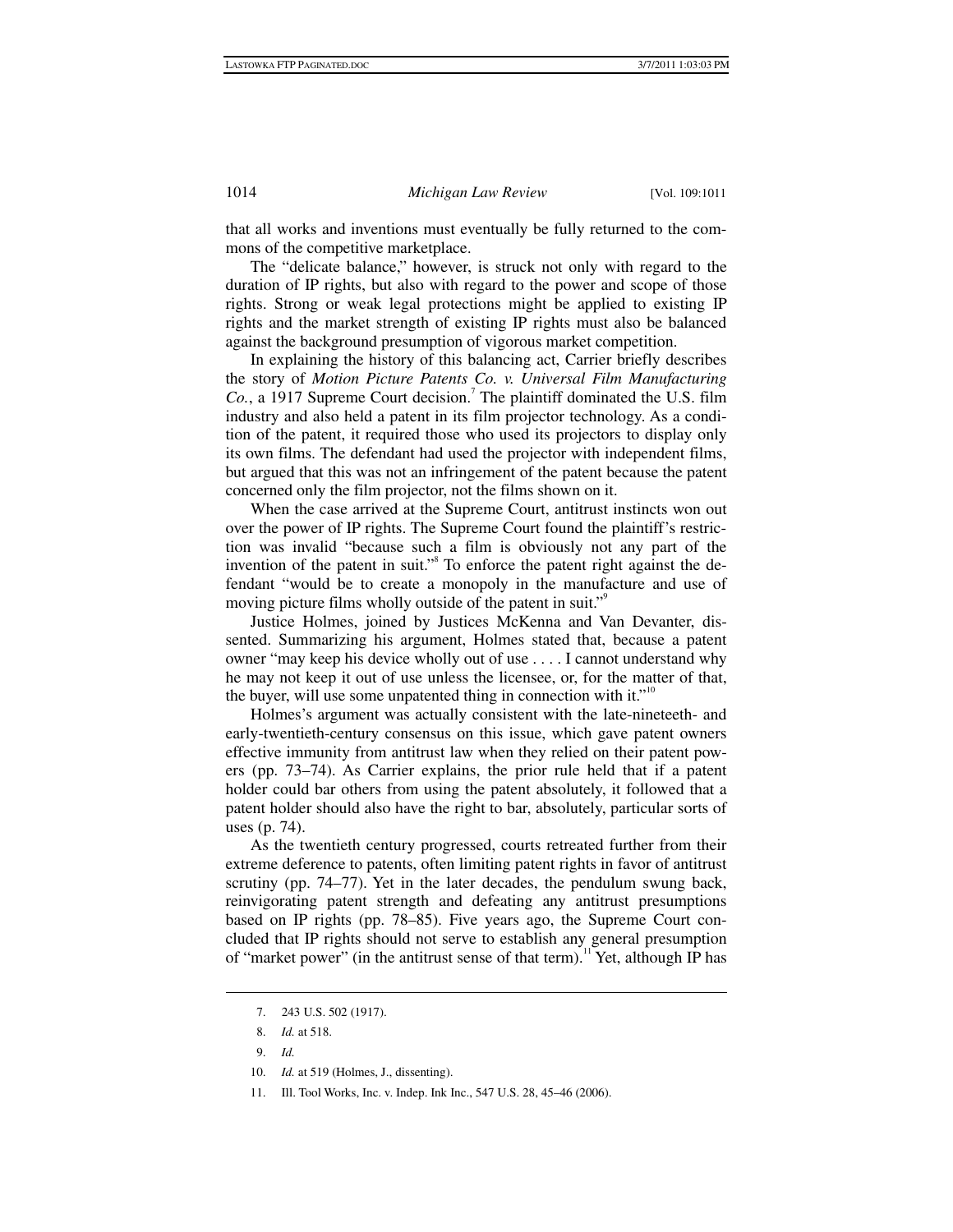1

the edge on antitrust at the moment, the borders in this area are still not firmly fixed. Litigation and debate over the relationship continues.<sup>12</sup>

#### II. Prioritizing Innovation

In any complex legal field, the law's animating goals can easily be lost in clouds of nebulous doctrine and thickets of statutory text. Carrier's answer to this ongoing tension between IP and antitrust law is to focus on a pole star: innovation. Since the promotion of innovation is certainly an important goal in both IP and antitrust law, this will seem to many readers like a rather sensible idea.

Yet some beg to differ. Patent, antitrust, and copyright vary in the degree to which they pay service to innovation goals. As Carrier notes, patent law is, at least in theory, firmly wedded to the pursuit of innovation. Patent law doctrine may express, at various places and in various contexts, a considerable range of deontological commitments. However, the prime directive of patent law is clearly the pursuit of technological innovation.

But what about antitrust? Antitrust certainly promotes innovation indirectly by promoting competition. But antitrust also seeks to lower market prices. And copyright, as Carrier readily admits, is not usually thought of as a law that promotes technological innovation at all. Instead, it is understood as promoting new forms of creative expression, which is arguably a rather different thing (pp. 102–03).

Carrier is therefore proposing to redirect the internal compasses of these three doctrines to differing degrees. Patent law is minimally reoriented by Carrier; antitrust is significantly reoriented (but given its current deference to patent, perhaps not so very much); and copyright law is set on a nearly perpendicular course to its traditional momentum. So with respect to copyright law, we can brand Carrier's innovation theory as somewhat radical. Of course, for the specialist, selecting a radical theoretical engine is all well and good, but the devil of any reform proposal is in the details.

Taking a holistic view of Carrier's ten proposals, my general impression is that Carrier has, consistent with his decision to write a book that motivates a broad audience to action, managed to artfully combine practical politics with the norms of scholarship. He uses the former's consensusbuilding tactics to marshal the latter's voices.

This is no mean feat. Legal scholars tend to write against each other, favoring novel insights and critically attacking conventional wisdom. They score scant career points, so to speak, by agreeing with each other on the details of what must be done. Politicians, on the other hand, are more effective in their work when they appeal to eternal truths, popular understandings, and consensus—glossing over nuances and minor disagreements. Carrier's book strikes a balance between the two, drawing, in a

 <sup>12.</sup> *See, e.g.*, Herbert Hovenkamp, *Innovation and the Domain of Competition Policy*, 60 Ala. L. Rev. 103 (2008); Ariel Katz, *Making Sense of Nonsense: Intellectual Property, Antitrust, and Market Power*, 49 Ariz. L. Rev. 837 (2007).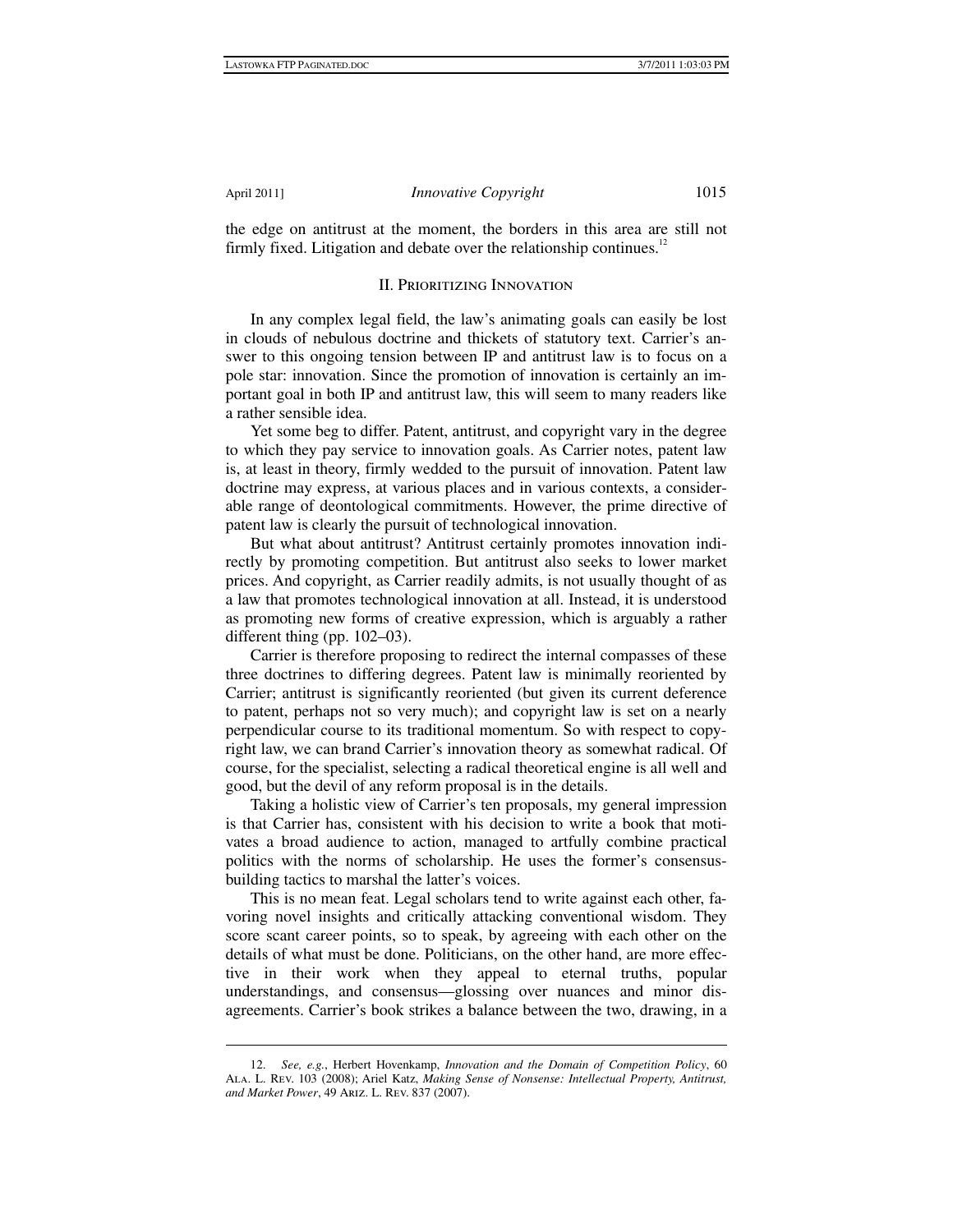political manner, on the scholarly consensus found in legal writings about IP and antitrust. He has pinpointed multiple areas where a majority of IP and antitrust scholars will agree about, at the very least, the nature of the problem. His proposals steer through the ongoing debates by locating careful and consensus-building compromises between various contemporary legal scholars who have also explored these areas.

For instance, consider the following three proposals—one regarding patent, one regarding antitrust, and one at the patent-antitrust intersection. First, in patent law, Carrier observes that perhaps half of granted patents are, when tested in court, held invalid. Where innovators are required to pay for licenses to use invalid patents, this operates as an anticompetitive drag on innovation. To tackle the problem of bad patents, Carrier proposes that the United States Patent and Trademark Office ("USPTO") adopt a means for post-grant challenges (Chapter Nine) to provide innovators with a quick and inexpensive alternative to licensing (or an infringement lawsuit). The problem of invalid patents is widely recognized today, and Carrier's proposal seems like a sensible shortcut designed to avoid protracted litigation.

Second, in the antitrust arena, fear of antitrust law often prevents business from collectively adopting useful industry standards, despite the benefits of such standards in terms of innovation-promoting interoperability. Greater consensus on interoperability standards would surely promote greater capacity for technological innovation. Carrier accordingly supports the relaxation of antitrust scrutiny of standard-setting organizations (Chapter Fourteen). Again, this mirrors the arguments of other scholars writing on the standards issue, not to mention mirroring the positions generally taken by antitrust enforcement agencies.

Third, Carrier criticizes the contemporary practice in the pharmaceutical industry of engineering "reverse payment settlements," a practice by which patent owners sue and then pay off allegedly infringing generic drug makers. These payments seem to indicate that firms with weak patents are, in fact, sustaining monopoly profits by preventing patent challenges and keeping generic drugs off the market. With respect to reverse payment settlements, Carrier argues that antitrust scrutiny should be stronger (Chapter Fifteen). Again, the problem here has garnered substantial attention and Carrier's proposal seems reasonable and modest: he seeks an industryspecific default presumption.

These three proposals, and four other patent and antitrust proposals, have already weathered a first round of review from law professors who are specialists in these fields. $13$  They were the subject of a double blog symposium held in March 2009 by the "Truth on the Market" blog (which focuses on competition law) and the "Patently-O" blog (which focuses on patent law).<sup>14</sup> Notably, criticism was largely focused on the details of

 <sup>13.</sup> The pool of blog reviewers consisted of Dan Crane, Dennis Crouch, Brett Frischmann, Scott Kieff, Geoff Manne, Phil Weiser, and Josh Wright.

 <sup>14.</sup> Symposium, *Welcome to the 1st TOTM Blog Symposium on Michael Carrier's Innovation in the 21st Century: Harnessing the Power of Intellectual Property and Antitrust Law*, TRUTH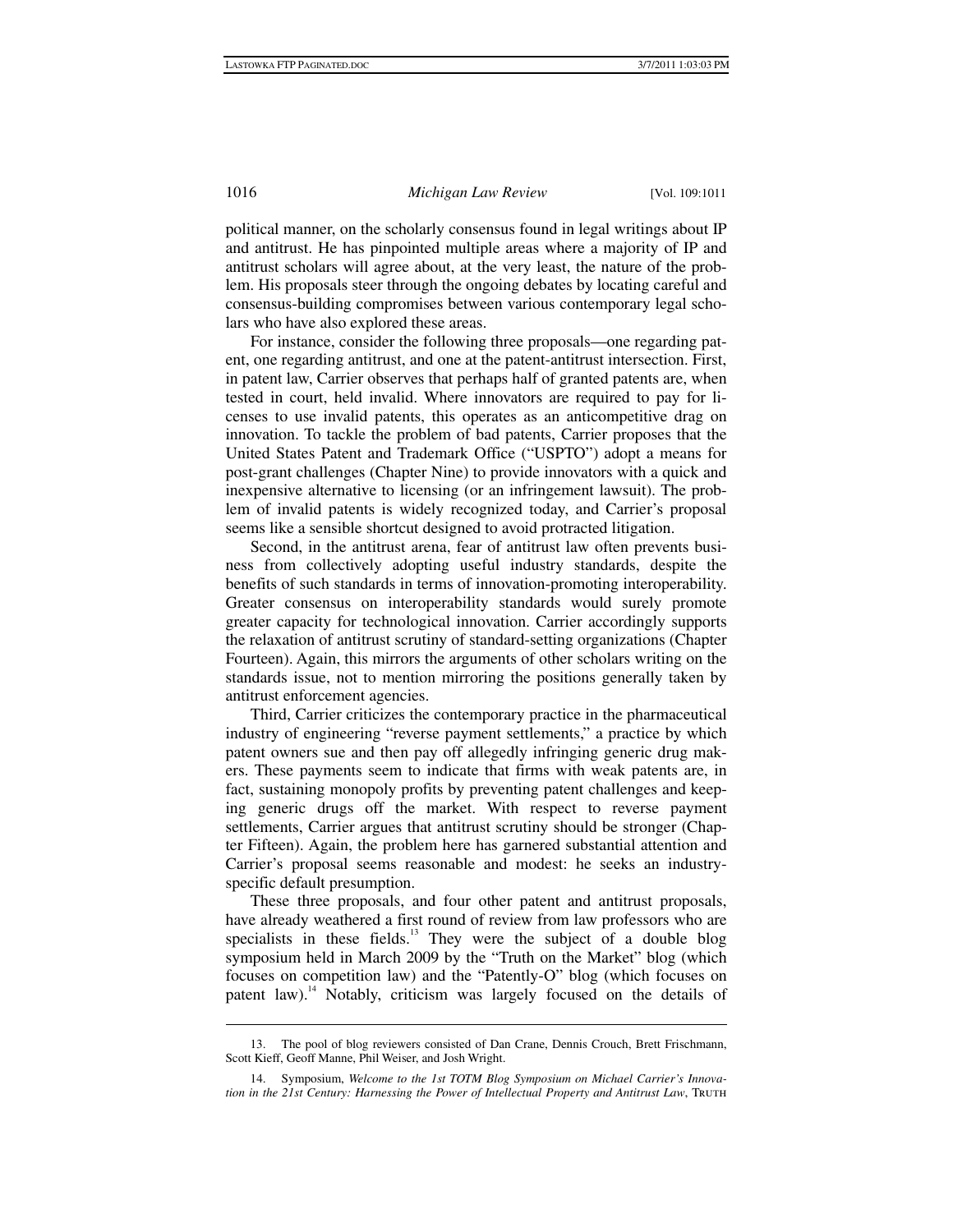Carrier's specific proposals and the proper weight that should be granted to the evidence Carrier uses to support his claims.<sup>15</sup> Carrier has already responded extensively to this first round of critical commentary.<sup>16</sup>

Rather than recapitulate that earlier debate, I want to focus on a particularly large and important stone that was left substantially unturned. With the exception of some brief reactions by Professor Brett Frischmann,<sup>17</sup> Carrier's discussion of copyright law and innovation was essentially ignored.

Yet Carrier devotes roughly one hundred pages of his book to copyright law (pp. 101–97) and identifies his copyright proposals as the most farreaching reforms he proposes. He declares: "Of all the changes recommended, the copyright proposals promise to unleash the greatest innovation" (p. 12). As I stated above, Carrier's copyright proposals are, at least at a theoretical level, his most radical reforms. So, setting aside the debate concerning Carrier's antitrust and patent proposals, I want to respond to his prescriptions for copyright.

#### III. Carrier's Copyright Proposals

In Chapters Six to Eight, Carrier offers three proposals for the reform of copyright law. First, in Chapter Six, Carrier recommends a return to the copyright infringement standard known as the *Sony* rule, which applies to those who make and distribute devices that are used to commit copyright infringement (pp. 105–45).

*Sony Co. of America v. Universal City Studios, Inc.*18 is the landmark 1984 Supreme Court case where the motion picture industry failed in its efforts to outlaw (or at least license) the technology of the videocassette recorder. Sony manufactured the Betamax, which was used by consumers to make copies of television broadcasts.<sup>19</sup> Since copying television broadcasts ostensibly amounted to copyright infringement, the motion picture industry brought suit against Sony, arguing it should be held liable under a "contributory copyright infringement" standard.<sup>20</sup>

The Supreme Court, in a 5–4 decision, sided with Sony. The vote was close: Justices O'Connor and Brennan apparently switched sides after

 on the Market (Mar. 29, 2009), http://truthonthemarket.com/2009/03/29/welcome-to-the-1sttotm-blog-symposium-on-michael-carriers-innovation-in-the-21st-century-harnessing-the-power-ofintellectual-property-and-antitrust-law/. These reviews have now been edited and republished as a printed issue of the *Alabama Law Review*. *See* 61 ALA. L. REV. 553 (2010).

<sup>15.</sup> *E.g.*, Daniel Crane, Crane on Carrier's Innovation in the 21st Century, Truth on the Market (Mar. 30, 2009), http://truthonthemarket.com/2009/03/30/crane-on-carriers-innovation-inthe-21st-century/.

 <sup>16.</sup> Michael A. Carrier, *Innovation for the 21st Century: A Response to Seven Critics*, 61 Ala. L. Rev. 597 (2010).

<sup>17.</sup> Brett Frischmann, *Frischmann on Carrier's Innovation in the 21st Century*, Truth on the Market (Mar. 31 2009), http://truthonthemarket.com/2009/03/30/frischmann-on-carriersinnovation-in-the-21st-century/.

 <sup>18. 464</sup> U.S. 417 (1984).

 <sup>19.</sup> *Id.*

 <sup>20.</sup> *Id.* at 434.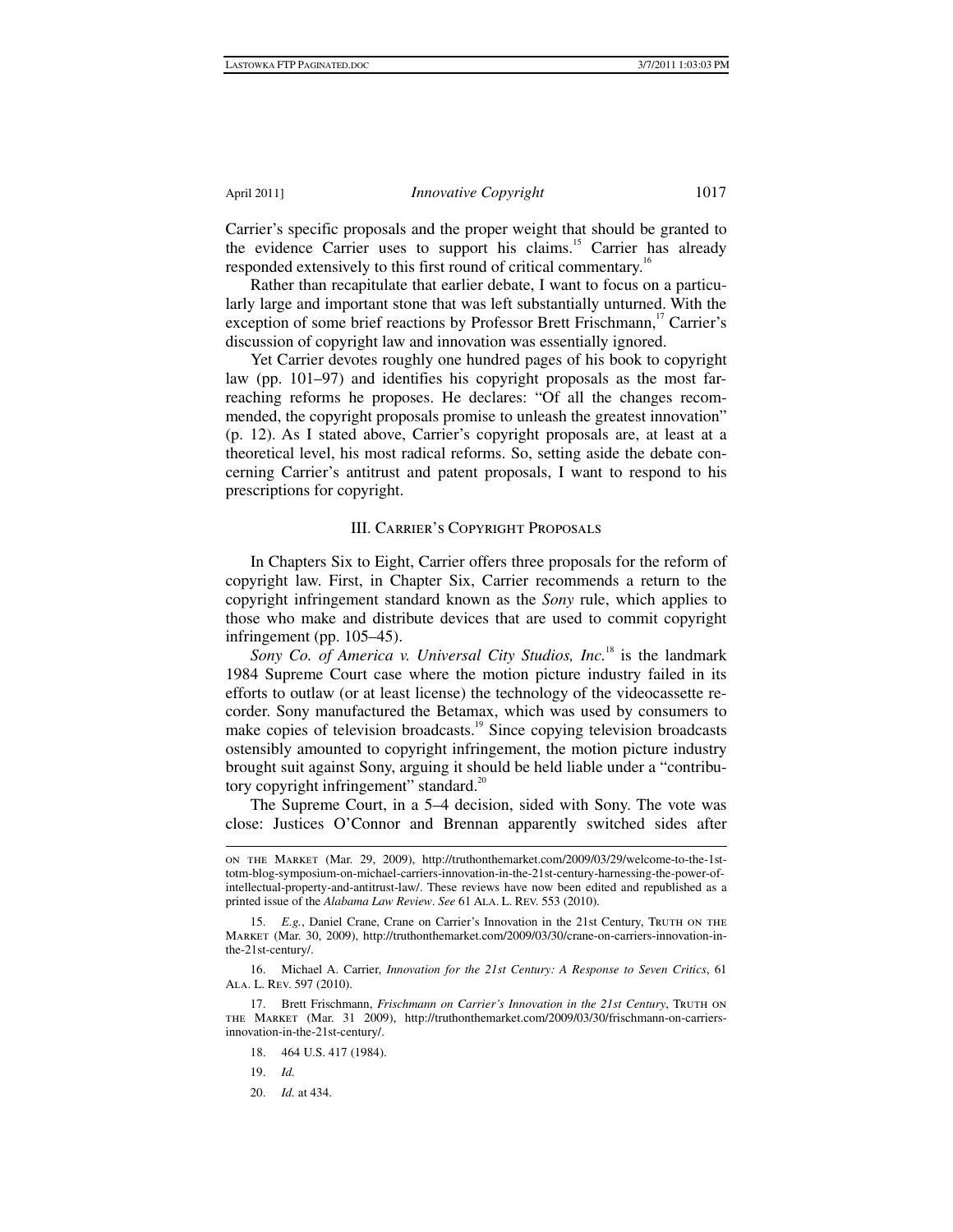initially favoring the motion picture industry.<sup>21</sup> The *Sony* decision, however, was a win for those who favored new consumer technologies over copyright. It is read to create a safe harbor for "dual-use" technologies that shields manufacturers from copyright infringement liability. This safe harbor is important to legitimate uses of these technologies because although, for instance, videocassette recorders can be useful in infringing copyrights, they can also be used to make lawful copies (including "fair use" copies). Completely outlawing new copying technologies would effectively prevent the use of those technologies for noninfringing and socially productive purposes.

While the *Sony* safe harbor rule still applies to those who make and sell devices with "substantial non-infringing uses," more recent caselaw, including the Supreme Court's *Grokster* decision,<sup>22</sup> place new limitations on the *Sony* rule, arguably undercutting its power to shield technology manufacturers from litigation and liability. Carrier argues that courts should return to the technology-favoring standard announced in *Sony* (pp. 144–45).

The innovation benefits from this proposal are fairly straightforward. With a strong *Sony* rule, companies will be more likely to invest in the creation and marketing of dual-use technologies, which can pave the way for add-on innovations. Without a strong *Sony* rule, creators of dual-use technologies will be less likely to attract business partners and investors. These parties will have a reasonable fear that copyright law will outlaw new technologies and—worse yet—expose those offering new technologies to crippling damage awards. A strong *Sony* rule helps to avoid this outcome.

Carrier's second proposal, set forth in Chapter Seven, takes up the question of those crippling damage awards directly. Specifically, he proposes reducing the statutory damages awards provided under copyright law (pp. 147–61). Under existing law, a copyright owner is entitled to elect to receive, as an alternative to the actual damages caused by the infringement, a statutory damages remedy of up to \$30,000 per work infringed. This remedy can be increased to \$150,000 per work in cases where the infringement is "willful."<sup>23</sup> It follows that under the current statute, a teenager who knowingly and willfully violates copyright law by copying a "mix" of ten songs on an iPod or a home computer could, in theory, be liable for over \$1,000,000 in damages to copyright holders.

Carrier does not suggest that statutory damages should be eliminated (p. 160). Rather, he proposes limiting the remedy to apply only to direct infringers. In a case like *Sony*, where the defendant is charged with contributing to infringement by virtue of supplying a technology, Carrier would make statutory damages unavailable, forcing those who sue makers of dual-use technologies to prove their actual damages (pp. 160–61). Carrier

 <sup>21.</sup> Various blow-by-blow accounts of the *Sony* case exist. *See, e.g.*, Jessica Litman, *The* Sony *Paradox*, 55 Case W. Res. L. Rev. 917 (2005); Peter S. Menell & David Nimmer, *Unwinding* Sony, 95 Calif. L. Rev. 941 (2007).

 <sup>22.</sup> Metro-Goldwyn-Mayer Studios Inc. v. Grokster, Ltd., 545 U.S. 913 (2005).

 <sup>23. 17</sup> U.S.C. § 504(a)-(b) (2006).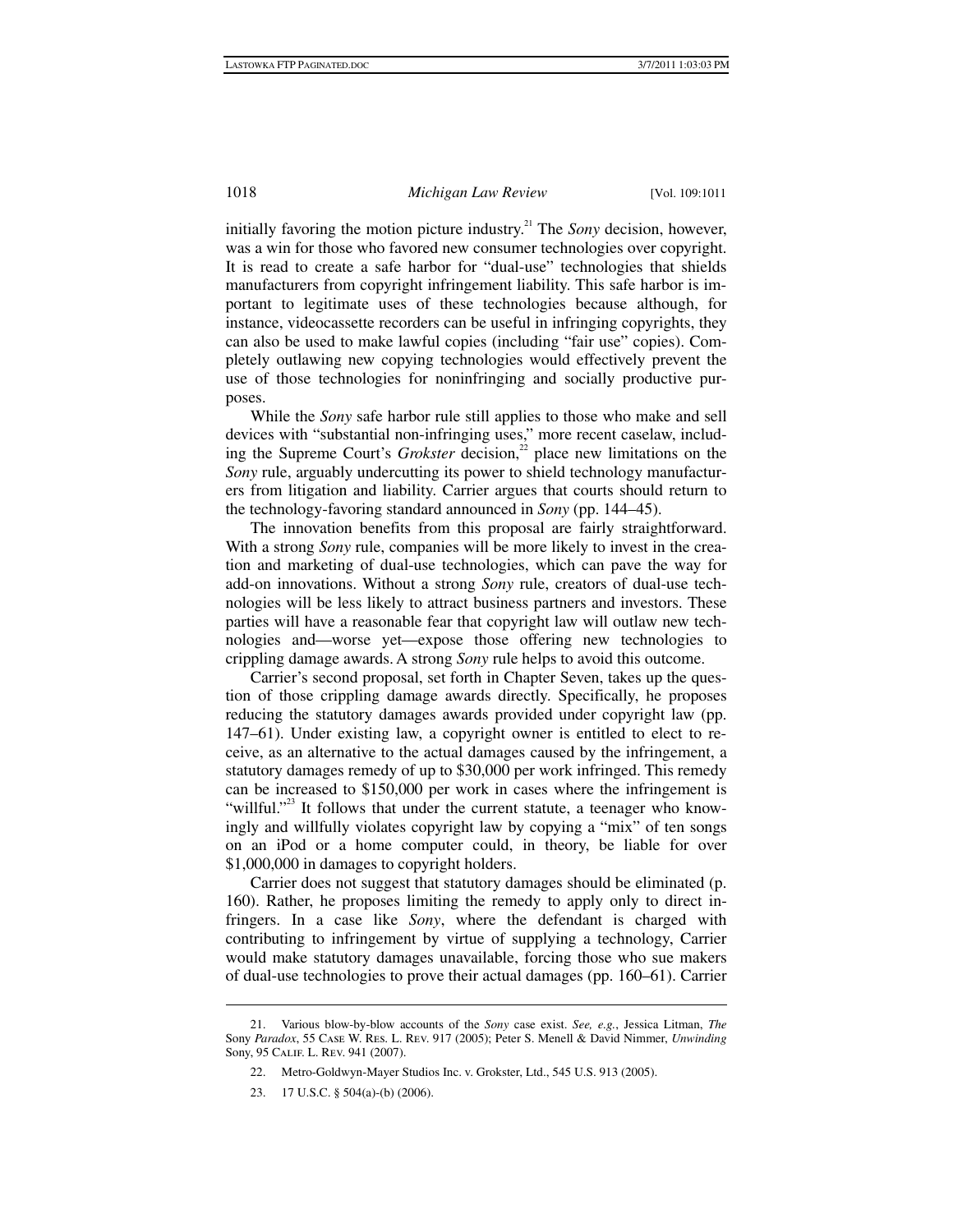supports this proposal by pointing to cases where makers of innovative technologies have been ordered to pay millions or billions of dollars in statutory damages. In effect, Carrier's argument is that the statutory damages remedy, when applied to technology manufacturers, amounts to virtual capital punishment.

Just as a strong *Sony* rule will allow innovators to better attract investors and business partners, Carrier's second proposal will reduce the downside risks of launching innovative technologies, achieving essentially the same result. Under Carrier's proposal, damage awards against technological innovators must be premised on facts, not punitive zeal. This approach recognizes the social benefits of innovative technology.

Carrier's third copyright proposal concerns the anticircumvention provisions of the Digital Millennium Copyright Act ("DMCA") (pp. 163–97). The DMCA made many changes to copyright law, but the anticircumvention provisions are easily the most controversial. Though they are embodied in fairly complex statutory language, in simple terms they prohibit the circumvention of technological measures that control access to copyrighted works.<sup>24</sup> Essentially, the provisions outlaw both "hacking" the technologies that protect copyrighted material and the distribution of tools that are used to do the same. The DMCA ensures that the technological "locks" of copyrighted works cannot be broken by the general public.

The anticircumvention provisions have no doctrinal connection to any actual infringing use of the copyright-protected work. Arguably they are not really akin to traditional copyright law at all, but constitute a new form of private right in the architecture of consumer goods. In any case, in their short history, these provisions have enabled a great deal of anti-competitive mischief. Given that (1) computer software is protected by copyright law, and (2) computer software is now found in all manner of devices, it is no surprise that the DMCA has been employed by plaintiffs primarily interested in preventing competition in the markets for interoperable devices.

For instance, contemporary printer cartridges interact with and gain access to printers' programs. Indeed, in one well-known case discussed by Carrier, Lexmark, a printer manufacturer, attempted to use the DMCA to prohibit the sale of replacement printer cartridges by a competitor (pp. 185– 86). In another case, a plaintiff attempted to use the DMCA to prevent the sale of replacement garage door openers, where the replacement transmitter allegedly "circumvented" the technological access controls on the receiving opener device (pp. 186–87). In both cases, the plaintiffs lost, but on grounds that might not discourage similar attempts in the future.

Both of these cases recall the essential situation in the *Motion Picture Patents* case, where the patent holder attempted to control the market for films played on the patented machine.<sup>25</sup> Yet copyrights are obtained much more easily and apply for a much longer time than patents, making the

 <sup>24.</sup> *See* 17 U.S.C. §§ 1201–1205 (2006).

 <sup>25.</sup> Motion Picture Patents Co. v. Universal Film Mfg. Co., 243 U.S. 502 (1917).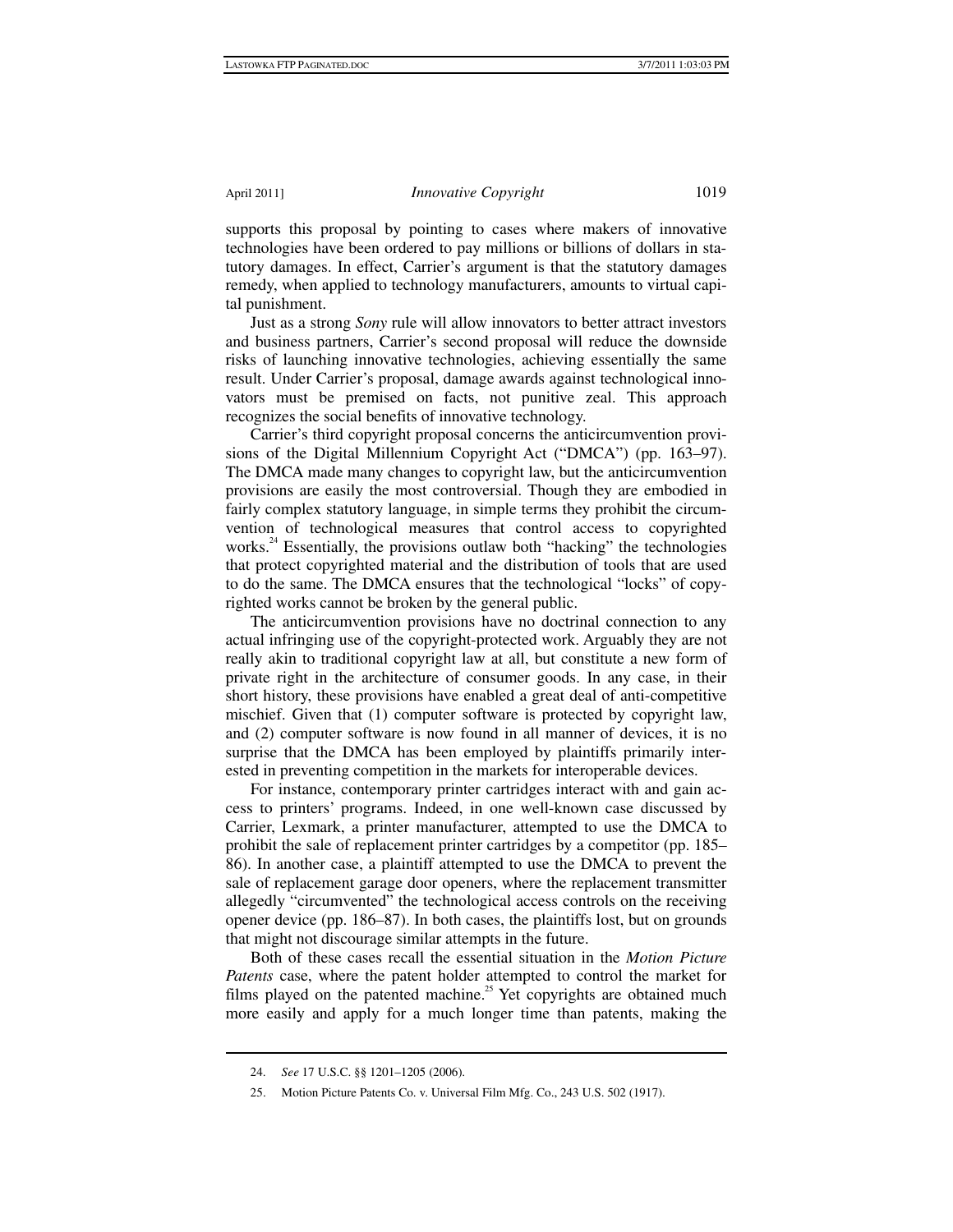extension of a copyright monopoly to control a market for interoperable devices substantially more troubling from an antitrust policy perspective.

To address these sorts of cases, Carrier argues that plaintiffs bringing anticircumvention claims under the DMCA should be required to prove (1) that the expressive qualities of the product (the copyright-relevant qualities) are what is driving consumer demand for the product, and (2) that the alleged violations actually threaten direct market harm (pp. 193–97). If this standard were adopted, we could at least be assured that copyright claims based on the sale of replacement parts for garage door openers and printer cartridges would fail. (Most consumers, I imagine, do not buy garage door openers or printer cartridges to enjoy the poetry of their operating code.) Additionally, even in cases involving products at the core of copyright, plaintiffs would need to explain to a court exactly how a defendant's activities would threaten to erode prospective sales.

Most technology manufacturers and consumers would welcome Carrier's proposal. It seems sensible to require DMCA claims to have some true connection to a copyright-like interest. Additionally, by requiring copyright owners to provide evidence of harm, Carrier's proposal recognizes the fact that many technologies that entail the circumvention of technological barriers are not intrinsically harmful to the economic interests of copyright holders (pp. 195–97). Indeed, in some cases, they can benefit the copyright owners, making their products more flexible and valuable.<sup>26</sup>

My intuition is that, as I said earlier, Carrier has picked three proposals for copyright law reform that will be supported by a majority of legal scholars. I am not saying that every person in the legal academy would endorse these proposals, but they are clearly targeted at well-recognized problems where copyright law is thought to be failing to serve the public interest.

Personally, I would be delighted if these proposals were adopted. The technological upside here significantly outweighs the copyright downside. Indeed, I'm not sure that modifying copyright in the ways suggested by Carrier results in any social costs at all. In other words, copyright law does not need to bend from its own stated purposes to better serve the goals of innovation. It serves its own purposes *better* with these pro-innovation modifications.

And this is why, while I'm entirely supportive of Carrier's reforms, I wish he had taken his arguments a little further.

## IV. Innovation's Counterweight?

To present my concern, I want to start by walking through Carrier's three proposals again, asking a few questions along the way. (I should note at the outset that the ground I am about to cover is well traversed.)<sup>27</sup>

 <sup>26.</sup> *See generally* Jonathan Zittrain, The Future of the Internet And How to Stop It (2008) (explaining how open technological architectures can be "generative").

 <sup>27.</sup> I frame these as brief personal reactions to Carrier's copyright proposals here, but they are in fact reactions that reflect the volumes that have already been written about the many potential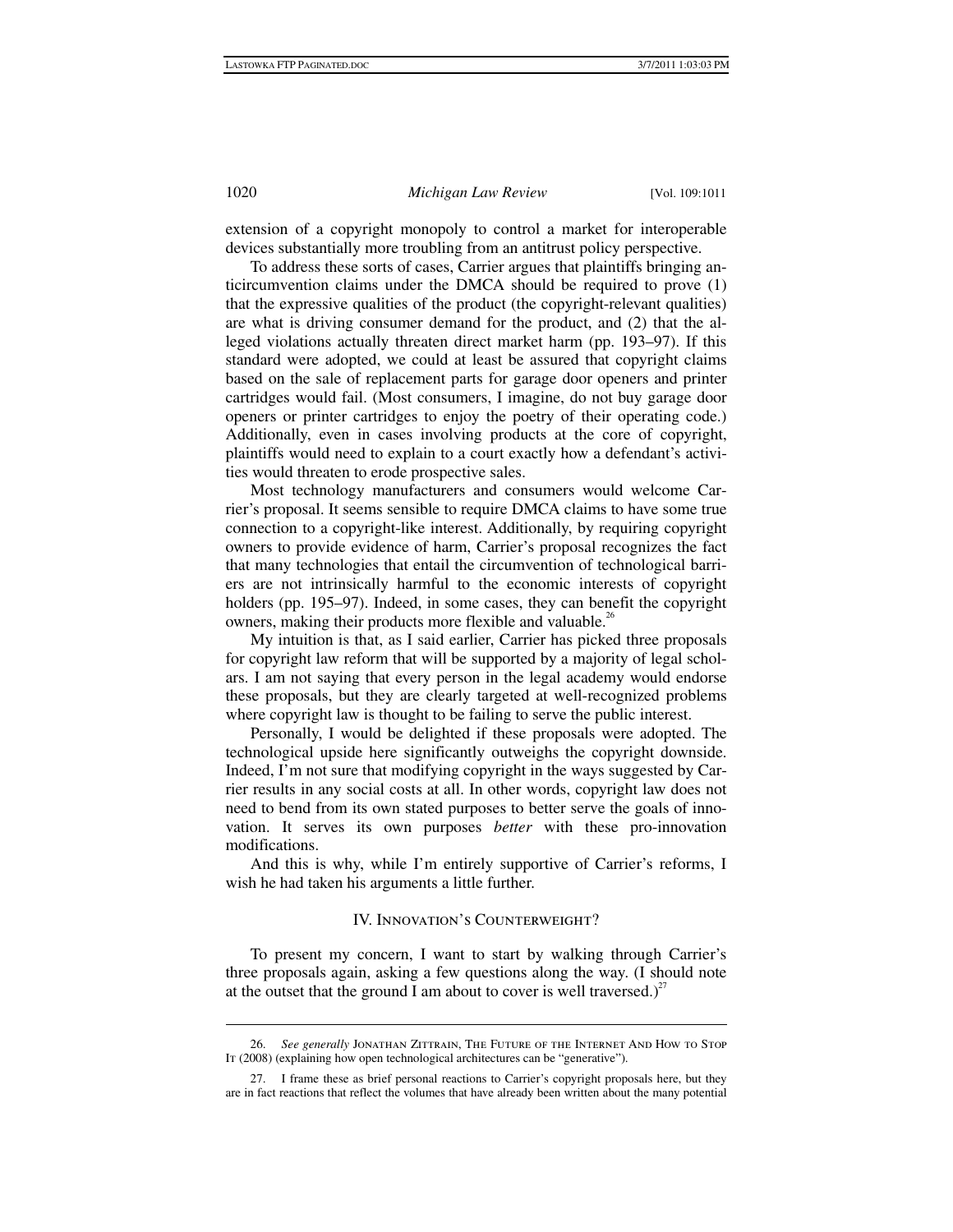Carrier's first proposal is to return to the *Sony* rule established in 1984 with respect to copyright infringement standards applied to consumer dual-use devices. Quite a few important and copyright-relevant things have happened, however, in the last twenty-five years. *Sony* was decided ten years prior to the popular explosion of the internet, itself a dual-use technology that is delivering innovations that are changing the world in quite profound ways. If nothing else, a return to the *Sony* rule in this new technological age seems conservative. Arguably, the social benefits being delivered by the internet and digital networks warrant a standard *more* favorable to innovative technologies than the *Sony* rule.<sup>28</sup>

Carrier's second proposal could also go further. Carrier, when it comes down to framing the proposal, is taking no issue with the existing liability imposed by copyright law on direct infringers, who are increasingly average consumers with no knowledge of how copyright law's stiff penalties might play out in their own lives. The parent of a teenager surfing for music online may find it troubling that two copyright owners have a plausible legal claim to potential statutory damages of \$150,000 for a single willfully infringing mouse click.<sup>29</sup> The recording industry, as Carrier notes, has already sued tens of thousands of individuals (including parents of teenagers) for copyright infringement (p. 122). Would parents settling these suits for thousands of dollars feel better knowing that the creators of the file-sharing programs used by their children were insulated from statutory damages?

Finally, Carrier argues that the DMCA's anticircumvention provisions should be limited to cases at the core of copyright. Most critics of the anticircumvention provisions, however, don't limit their claims in this way. They complain about how the law is ineffective in preventing infringement, how it is chilling with respect to academic research and free speech, and how it abrogates traditional rights of consumer fair use.<sup>30</sup> To the minds of many scholars, the social costs of the anticircumvention laws today seem to clearly outweigh the benefits provided by the statute as a whole. So while the DMCA might be limited to cases where real copyright interests are involved, why stop there? Why not jettison the anticircumvention provisions altogether?

Carrier's book does not make any explicit case for these broader proposals. Yet the tenor of his criticisms suggests that he would not oppose them. So exactly why does he avoid a more aggressive stance toward copyright

 variations of copyright reform. Taking the *Sony* case alone, over 2,000 law reviews make mention of the case, and I would bet that the majority of these endorse some carefully considered view of *Sony* and ultimately advocate some sort of legislative or doctrinal reform. *See* pp. 109–11, 133–35.

Citing to anyone may risk a chain reaction of obligatory footnotes, but to my mind, one of the best critiques of the *Sony* rule is Litman, *supra* note 21.

 <sup>29.</sup> As all copyright lawyers know, musical mp3s can infringe (at least) two copyrights: one in the musical composition and one in the sound recording.

 <sup>30.</sup> Again, there are too many arguments to cite, but the Electronic Frontier Foundation certainly deserves to be listed as one of the most strident critics of the anticircumvention provisions. *See* Fred Von Lohmann, Unintended Consequences: Twelve Years under the DMCA (2010), https://www.eff.org/files/eff-unintended-consequences-12-years.pdf.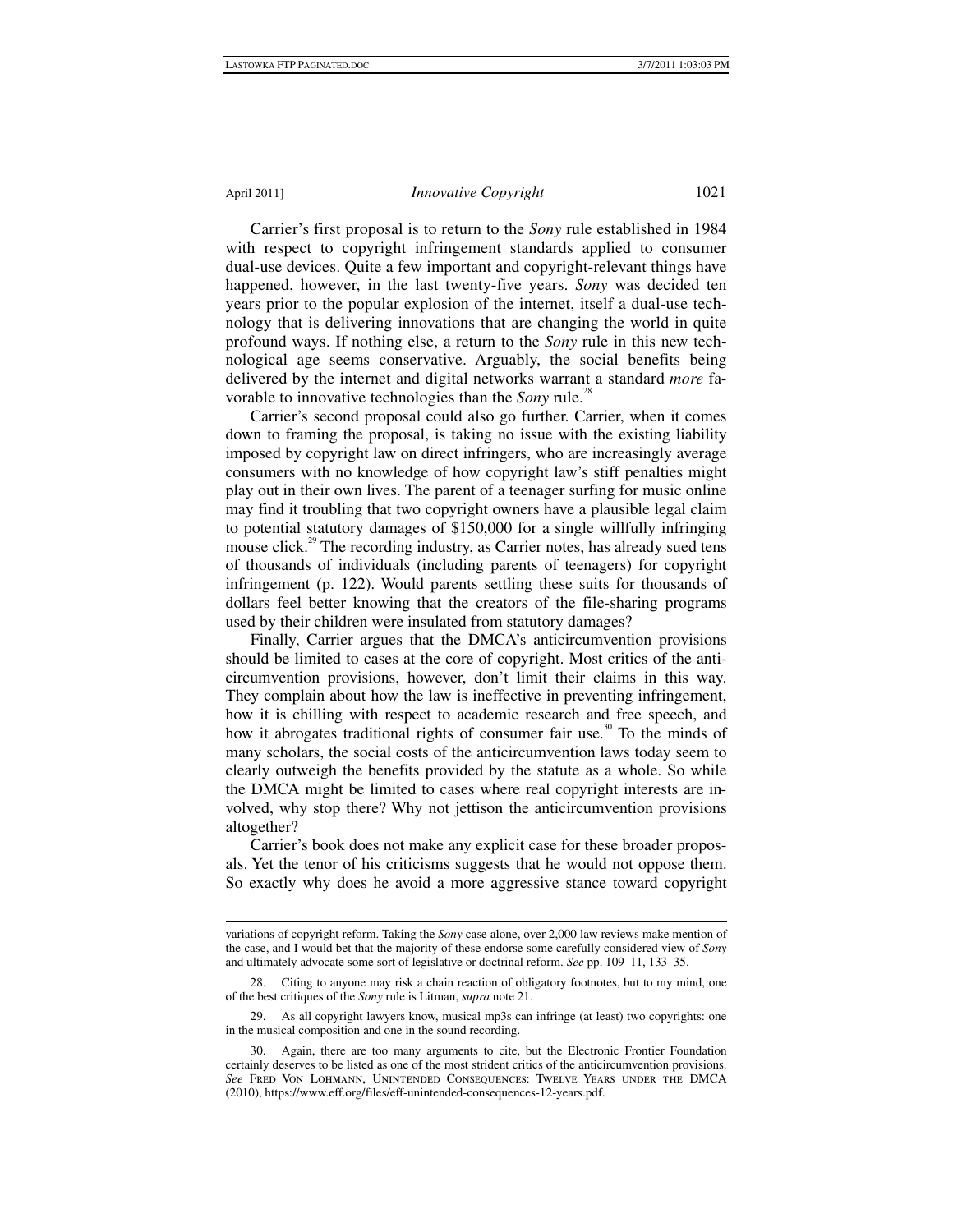reform? What is the copyright counterweight operating against further forwarding of technological innovation? What would the public lose, exactly, if we were to expand the protections of the *Sony* rule, do away with all forms of statutory damages, and repeal the DMCA's anticircumvention provisions entirely?

My impression is that Carrier does not make this move because he wants to limit his proposals to those that directly promote technological innovation. The problem, Carrier claims, is that "the link between copyright and innovation . . . . has been lost in the glare of the creativity spotlight that courts and scholars have shined on copyright law" (p. 103). So Carrier's strategy is to explain how courts are actually weighing innovation against creativity in many cases, and disfavoring innovation in the process.<sup>31</sup>

Carrier argues that even when courts do not do it explicitly, this is the way things play out as a result of three systemic asymmetries (pp. 128–33). The first and most important is what Carrier calls "innovation asymmetry." Contemporary copyright holders, when they appear before courts and legislators, are adept at showing the present harms they suffer from the arrival of innovative dual-use technologies. They point to widespread popular infringements and quantify how much they might have made if each downloaded song had instead been subject to a lawful sale or license. By contrast, those who distribute dual-use technologies can point to little more than their investment costs and the popularity of the new technology with consumers (both of which may be attributed, by plaintiffs, to the prospect of the technology's infringing uses). Yet this account fails to represent the true social benefits that dual-use technologies ultimately deliver.

As Carrier points out, unanticipated applications of new technologies are often the rule rather than the exception. The telephone was first envisioned as a broadcast medium, while the phonograph was thought to be marketable as a means to memorialize last words (p. 129). In the early stages of any new technology's introduction, society can only guess about the technol- $\log y$ 's ultimate utility.<sup>32</sup> Indeed, the private parties introducing important new technologies will likely obtain only the smallest fraction of the value of the benefits that society obtains. Yet courts and legislators often weigh copyright's bird in hand more heavily than new technology's hundred in the bush. This is a mistake, since it favors a clearly perceptible but limited social benefit over a currently uncertain and unseen—but potentially vast social gain.

Carrier has two related asymmetry arguments that flow from the first. Carrier's "error-costs asymmetry" is essentially the observation that when courts favor copyright over new technology, not only do they act with prejudice to future social benefits, but the social costs of their balancing errors

 <sup>31.</sup> Carrier relies in part on Tony Reese's contribution to the voluminous corpus of *Sony* commentary. *See* R. Anthony Reese, *The Problems of Judging Young Technologies: A Comment on*  Sony*, Tort Doctrines, and the Puzzle of Peer-to-Peer*, 55 Case Wes. Res. L. Rev. 877, 881–98 (2005).

 <sup>32.</sup> *Id.* at 889–90.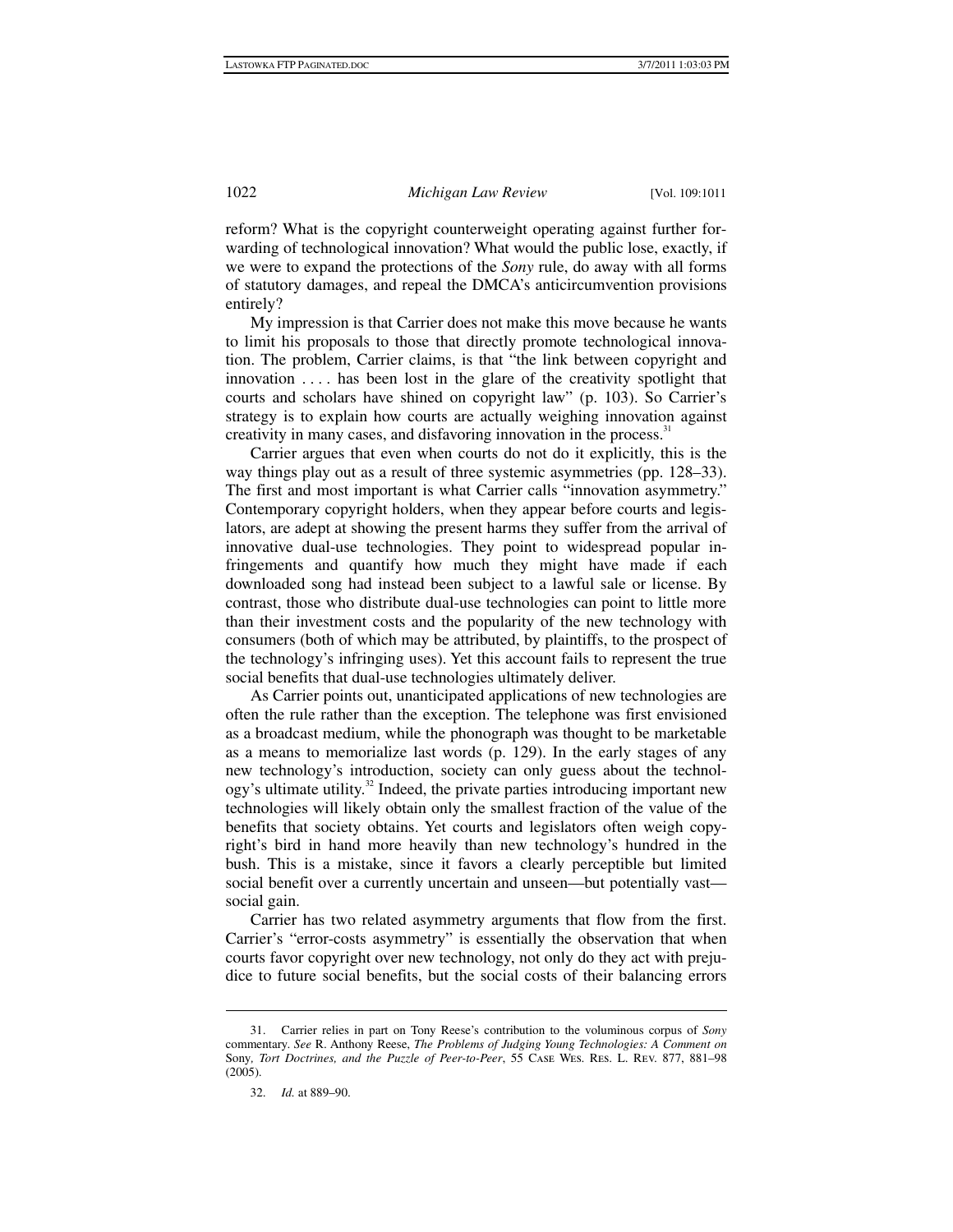are never appreciated, since the future benefits of the stifled technology may never become apparent (p. 131).

Carrier's third asymmetry, the "litigation costs asymmetry," notes how firms that benefit from copyright entitlements have the power and the motive to limit the socially beneficial Schumpeterian "creative destruction" of their business models (pp. 131–33). Copyright incumbents will have incentives to impose substantial litigation costs on smaller entrepreneurs who threaten their profits. Again, present private wealth trumps future popular wealth.

Carrier's innovation asymmetry certainly supports his argument, but it works to cabin his claims as well. By focusing only on innovative technologies, Carrier effectively takes our focus away from the core of copyright law theory. He works to trim the antitechnology excess off copyright's frame, getting it down to a more competitive weight. But I would argue that the core "creativity" theory of copyright has its own problems that go hand in hand with Carrier's pro-innovation arguments.

Carrier's reform arguments make even more sense when they are supported and supplemented by a broader critical perspective on contemporary copyright law.

## V. Publishers and the Public Interest

While Carrier suggests that copyright is largely unrelated to the promotion of innovation, there is actually a deep historic link between copyright law and new technology. Ironically, while the internet is sometimes described as a mechanism for destroying copyright, the birth of copyright is inseparable from state attempts to control a different innovative technology: the printing press.<sup>33</sup> While the printing press was recognized as a great innovation with commercial potential, it was also a technology that threatened contemporary powers by enabling the circulation of heretical and seditious texts.

The English crown answered this technological threat in various ways over the course of time. Most importantly for our purposes, in 1557 it created a licensing regime whereby a particular guild, the Stationers' Company, enjoyed, in essence, a form of commercial monopoly on the printing of books as well as the exclusive right to police against the sale of heretical and seditious books.<sup>34</sup> The term "copy right" was not coined as a state policy for promoting creativity by vesting rights in authors, but rather as a method for efficient market exploitation within a censorial cartel.<sup>35</sup> By

 <sup>33.</sup> I am not a historian, but I should note that there is general agreement about the facts that follow. This thumbnail sketch is based on the work of others, such as Joseph Loewenstein, The Author's Due: Printing and the Prehistory of Copyright (2002); Lyman Ray Patterson, Copyright in Historical Perspective (1968); Mark Rose, Authors and Owners: The Invention of Copyright (1993). There are, at this point, many learned scholars who study the early history of copyright.

 <sup>34.</sup> *See* Patterson *supra* note 33, at 28–29.

 <sup>35.</sup> *See id.* at 42–43.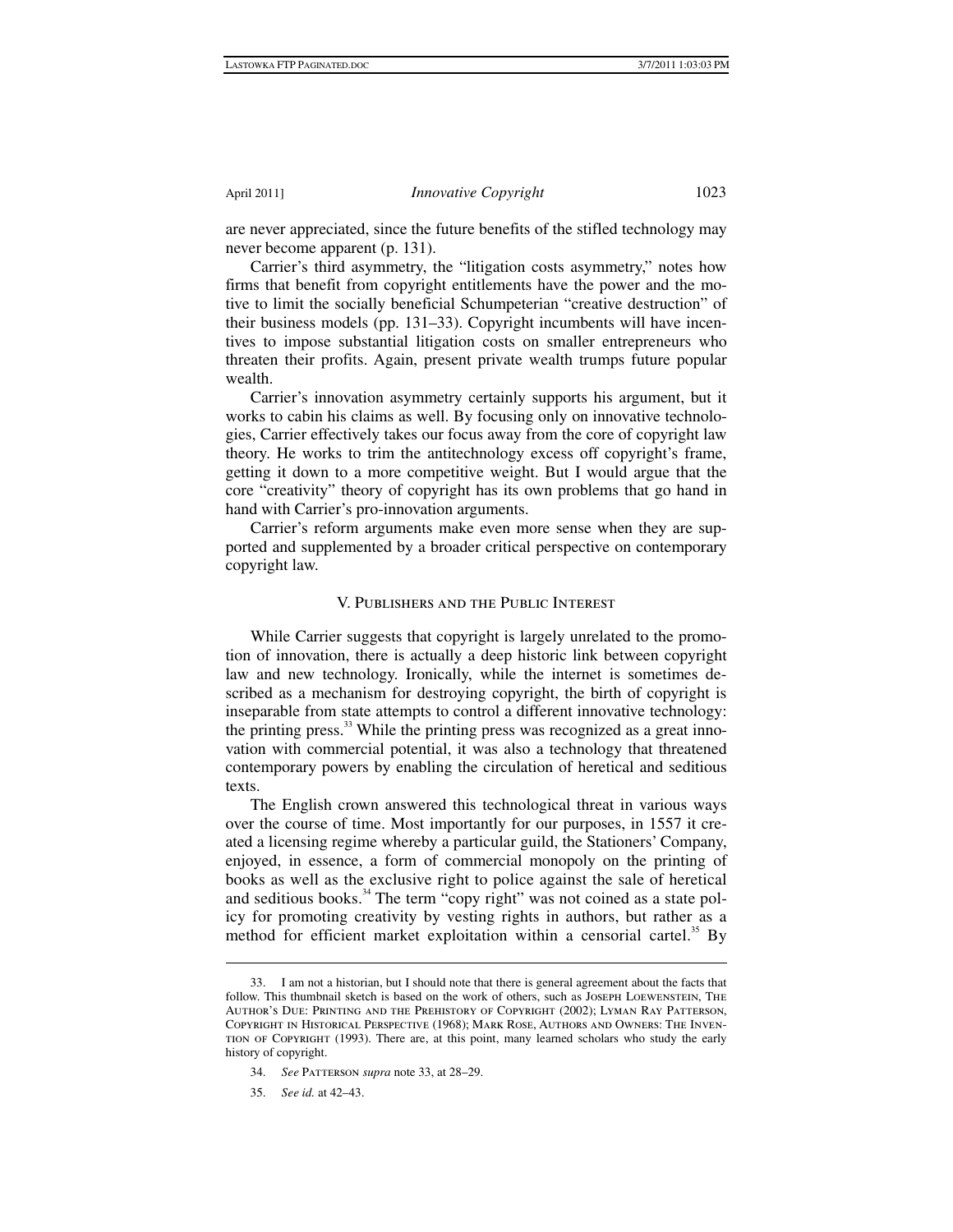providing a system by which individual printers could register with the Stationers' Company exclusive rights to print a particular text, the cartel established the basis for modern copyright.<sup>36</sup> This arrangement endured for over a century.<sup>37</sup>

Given the standard invocation of the "authorial incentive" notion of copyright by courts and commentators, this may seem like a radical reframing of copyright history. However, it is in fact the consensus account of copyright prior to 1710 by historians.<sup>38</sup> After 1710, "modern" copyright emerged with the Statute of Anne, the English legislation that vested original copyright in the hands of authors, rather than commercial printers.<sup>39</sup> Since modern copyright is now officially 300 years old, there will surely be much more said about the Statute of Anne and its origins in the next couple of years. Yet it is already the case that scholars disagree about exactly how much the Statute of Anne changed things and how much it left the same.<sup>40</sup>

Rather than join this debate, I will make a fairly innocuous observation: it seems clear that the Statute of Anne was not enacted in response to some pervasive crisis concerning insufficient creative literary output in England at the time. Instead it was, according to the majority of scholars, enacted primarily at the behest of the Stationers' Company as a compromise measure following the failure of Parliament to renew its monopoly privileges. $41$  In other words, the London booksellers sought and managed to obtain the first modern copyright law in an effort to replace some of what they had lost when the crown failed to perpetuate their monopoly.

After the enactment of the Statute of Anne, it seems there were no radical changes in the quality or quantity of authorship being produced. Certainly, the presence or absence of copyright did play a role in the way authorship was understood and the way the texts were created and circulated in England. The pre-Anne works of Shakespeare, Milton, and Donne were different, in some ways, than the post-Anne works of Swift, Pope, and

 <sup>36.</sup> *See id.* at 42–77.

 <sup>37.</sup> *See id.* at 143–44.

 <sup>38.</sup> *See* Michael W. Carroll, *The Struggle for Music Copyright*, 57 Fla. L. Rev. 907, 922–25 (2005); Edward Lee, *Freedom Of The Press 2.0*, 42 Ga. L. Rev. 309, 320–27 (2008); Glynn S. Lunney, Jr., *The Death of Copyright: Digital Technology, Private Copying, and the Digital Millennium Copyright Act*, 87 Va. L. Rev. 813, 815–17 (2001); Thomas B. Nachbar, *Intellectual Property and Constitutional Norms*, 104 Colum. L. Rev. 272, 320–21 (2004); Malla Pollack, *Purveyance and Power, or Over-Priced Free Lunch: The Intellectual Property Clause as an Ally of the Takings Clause in the Public's Control of Government*, 30 Sw. U. L. Rev. 1, 95–99 (2000); Mark Rose, *The Public Sphere and the Emergence of Copyright:* Areopagitica, *the Stationers' Company, and the Statute of Anne*, 12 Tul. J. Tech. & Intell. Prop. 123, 133–39 (2009); Diane Leenheer Zimmerman, *It's an Original! (?): In Pursuit of Copyright's Elusive Essence*, 28 Colum. J.L. & Arts 187, 191–93 (2005).

 <sup>39. 1710, 8</sup> Ann., c. 19 (UK).

 <sup>40.</sup> For a wonderful sampling of contemporary thoughts on the Statute of Anne, you can visit the website of the Copyright@300 conference and download free—and legal—mp3s featuring the remarks of various luminaries within the copyright scholarship pantheon. *See Copyright@300*, Berkley Law, http://www.law.berkeley.edu/institutes/bclt/statuteofanne/schedule.htm.

 <sup>41.</sup> *E.g.*, Pollack, *supra* note 38, at 95–99; Rose, *supra* note 38, at 138.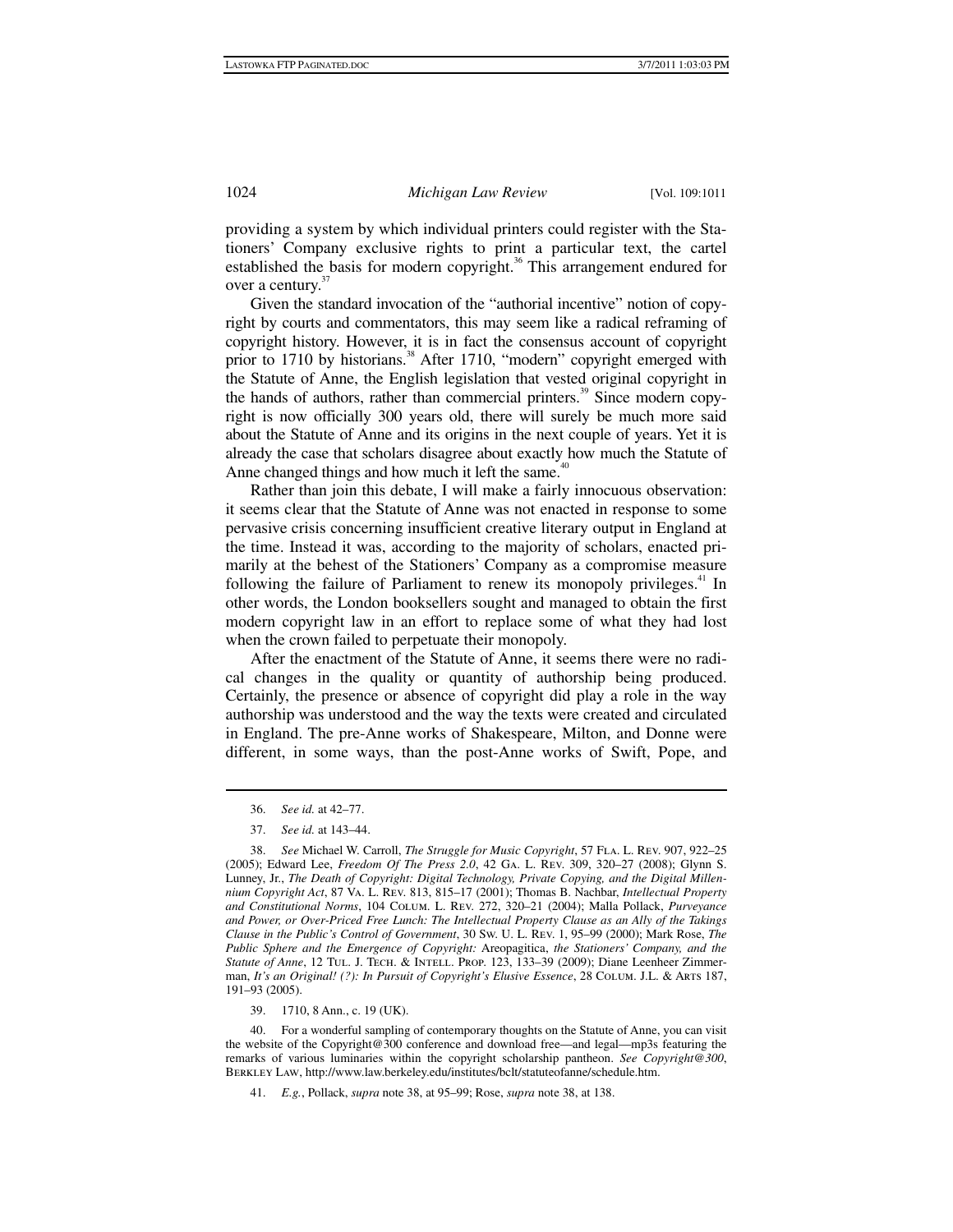Jonson.<sup>42</sup> But while copyright may have influenced the lives of authors and their business strategies as well as the ways in which authorship happened and was performed, the fact is that copyright law was still primarily a specialized concern of those in the business of printing and publishing. After all, publishers generally obtained, by transfer, the copyrights of original authors, who generally had little control of their copyright after that point.<sup>43</sup>

So we can see that copyright originated in a manner somewhat at odds with its ostensible goals of rewarding authors for creativity. Its historical progression over the last three hundred years is even stranger if one buys into the authorial incentive story that is so frequently cited by courts and commentators as the rationale behind copyright. Copyright law has gained substantial power during the last three centuries without any clear theoretical justification for its expansion. Indeed, the Supreme Court has implied that a reasonable author should not just anticipate the current copyright bargain, but should also anticipate that entitlements will continue to expand, because that is the sort of thing that copyright law just seems to do.<sup>44</sup>

The Statute of Anne granted an initial fourteen-year copyright term to authors. Yet today, a typical new copyright will last at least a century, probably longer. In terms of copyright's scope, the original laws in the United States were limited to books, charts, and maps. Today, copyright includes artwork, theatrical performances, photography, phonographs, film, computer programs, and physical architecture—and even things unknown, if they are expressive and fixed in a tangible medium.<sup>45</sup>

Why so many expansions in duration and scope? At no time in the past three hundred years was the world suddenly confronted with a crisis in creative production. Instead, the most plausible answer seems to be that the industries that stand to benefit from broader copyright protection have succeeded in convincing legislators to expand the power and scope of copyright without much of a theoretical basis for doing so. After legislators were convinced that copyright law was good, more expansive copyright law almost always seemed better. As Jessica Litman has said, the history of copyright is the history of a one-way ratchet.<sup>46</sup>

But most importantly and most pertinent to the present situation, the class of individuals subject to copyright law has been broadened. During the majority of copyright's history, including its prehistory, copyright has been primarily a law of unfair competition, wielded by publishers against other publishers in the trade. But today, given the proliferation of computer

 <sup>42.</sup> The relation of the author to the text and its circulation has always been complex, but the availability of copyright certainly shaped how Swift, Pope, and Jonson understood their place in society. *See* Joseph Loewenstein, Ben Jonson and Possessive Authorship (2002).

 <sup>43.</sup> Daniel J. Hulsebosch, *An Empire of Law: Chancellor Kent and the Revolution in Books in the Early Republic*, 60 Ala. L. Rev. 377, 395–96 (2009).

 <sup>44.</sup> Eldred v. Ashcroft, 537 U.S. 186, 215 (2003) ("[T]he author of a work created in the last 170 years would reasonably comprehend . . . a copyright not only for the time in place when protection is gained, but also for any renewal or extension legislated during that time.").

 <sup>45. 17</sup> U.S.C. § 102 (2006).

 <sup>46.</sup> Jessica Litman, Digital Copyright 80 (2001).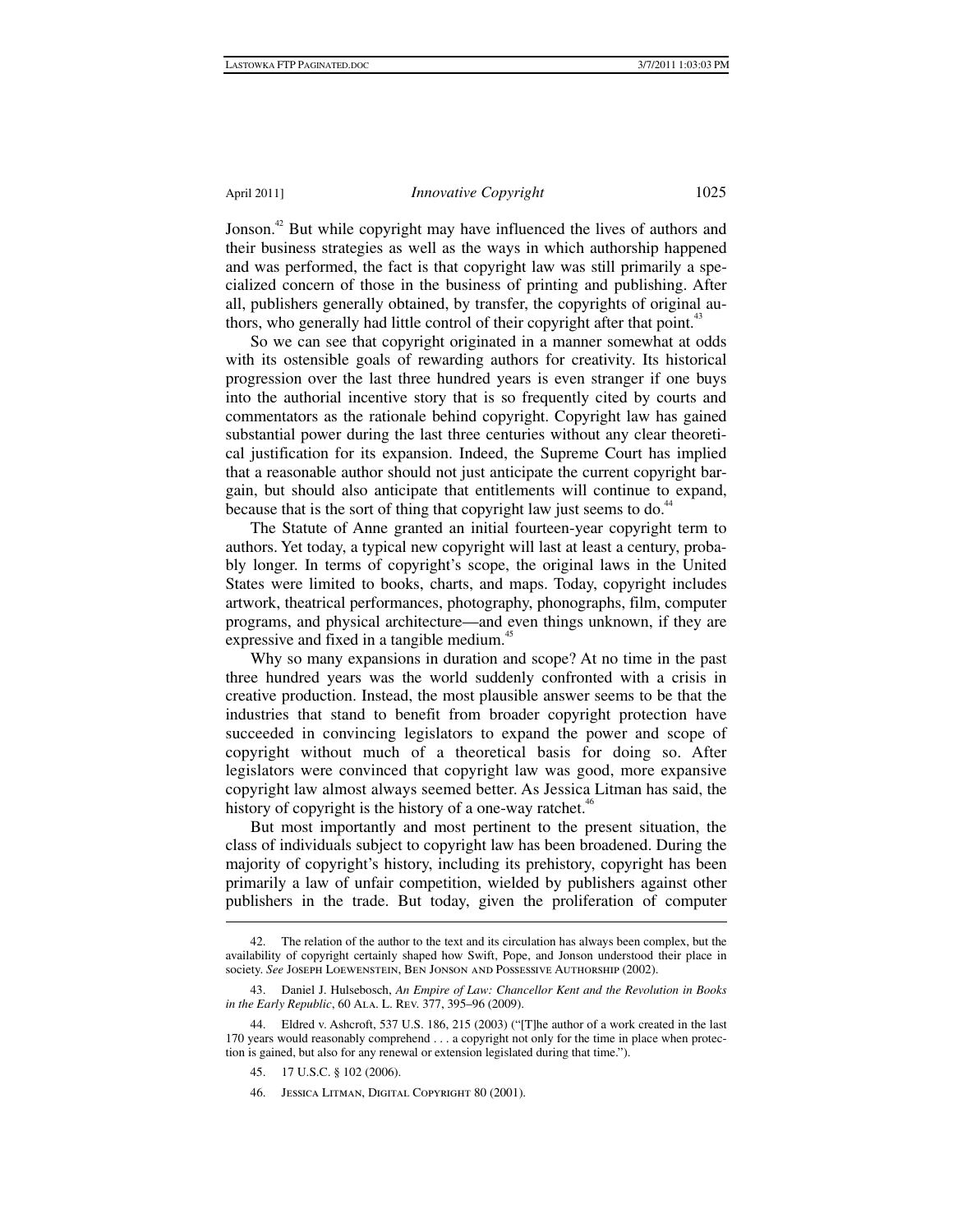networks and other new dual-use technologies that evolved from the photocopier and videocassette recorder, copyright law reaches out to police ubiquitous public behaviors, such as the everyday use of personal computers. As the pioneering lawsuits of the recording industry have shown, members of the general public can now be counted among the ranks of potential copyright defendants.

All of this is to say that we may be at an inflection point in copyright law. Copyright's guiding theory seems substantially unmoored. The benefits it provides to the general public are being subjected to thorough reexamination. The time may be ripe, therefore, to bring innovation policy to bear more centrally and forcefully on the institution of copyright.

### VI. A Foot in the Door?

As I stated earlier, Carrier's proposals are modest and supported by abundant common sense. Yet I worry that they face a substantial challenge, given that they sail into a buffeting legislative headwind of increasing copyright protections. Trimming a small bit of the fat off contemporary copyright law in favor of the public's benefit might not sound like a radical idea, but it would fly in the face of everything we've known about copyright law up to this point.47 As Herbert Hovenkamp has noted, "[T]he Copyright Act reads like a recipe book for capture, with numerous special provisions favoring this or that interest group.<sup>748</sup>

If we look to the recent history of copyright legislation, this description rings true, and hence the prospect would seem bleak for any public-minded copyright reform. Yet there are glimmers of hope. In recent years, some major technology companies that often find themselves on the sharp end of copyright (such as Google) have started paying closer attention to the legislative process. At the same time, popular concern about copyright law seems to be growing. A cadre of contemporary copyright law scholars (including many operating outside of law schools) are writing books, blogs, and articles targeted at broad audiences expressing profound skepticism about contemporary copyright law.<sup>49</sup> Grassroots consumer-focused organizations, like the Electronic Frontier Foundation and Public Knowledge, are playing an active role in bringing copyright issues to the attention of the media and decision makers. If Carrier's three proposals were actually supported by legislators, this would constitute a major turning point.

 <sup>47.</sup> For an excellent overview of how recent copyright legislation has worked in practice, see *id.*

 <sup>48.</sup> Hovenkamp, *supra* note 12, at 125. Along similar lines, see Christina Bohannan, *Reclaiming Copyright*, 23 CARDOZO ARTS & ENT. L.J. 567, 568 (2006) ("[T]he Copyright Act confers overly broad rights to copyright owners at the expense of the public interest . . . ."); Marci A. Hamilton, *Copyright Duration Extension and the Dark Heart of Copyright*, 14 CARDOZO ARTS & ENT. L.J. 655 (1996); Lunney, *supra* note 38.

 <sup>49.</sup> *See, e.g.*, Yochai Benkler, The Wealth of Networks: How Social Production Transforms Markets and Freedom (2006); Tarleton Gillespie, Wired Shut: Copyright and the Shape of Digital Culture 27 (2007); Litman, *supra* note 46; Siva Vaidhyanathan, Copyrights and Copywrongs 148 (2001).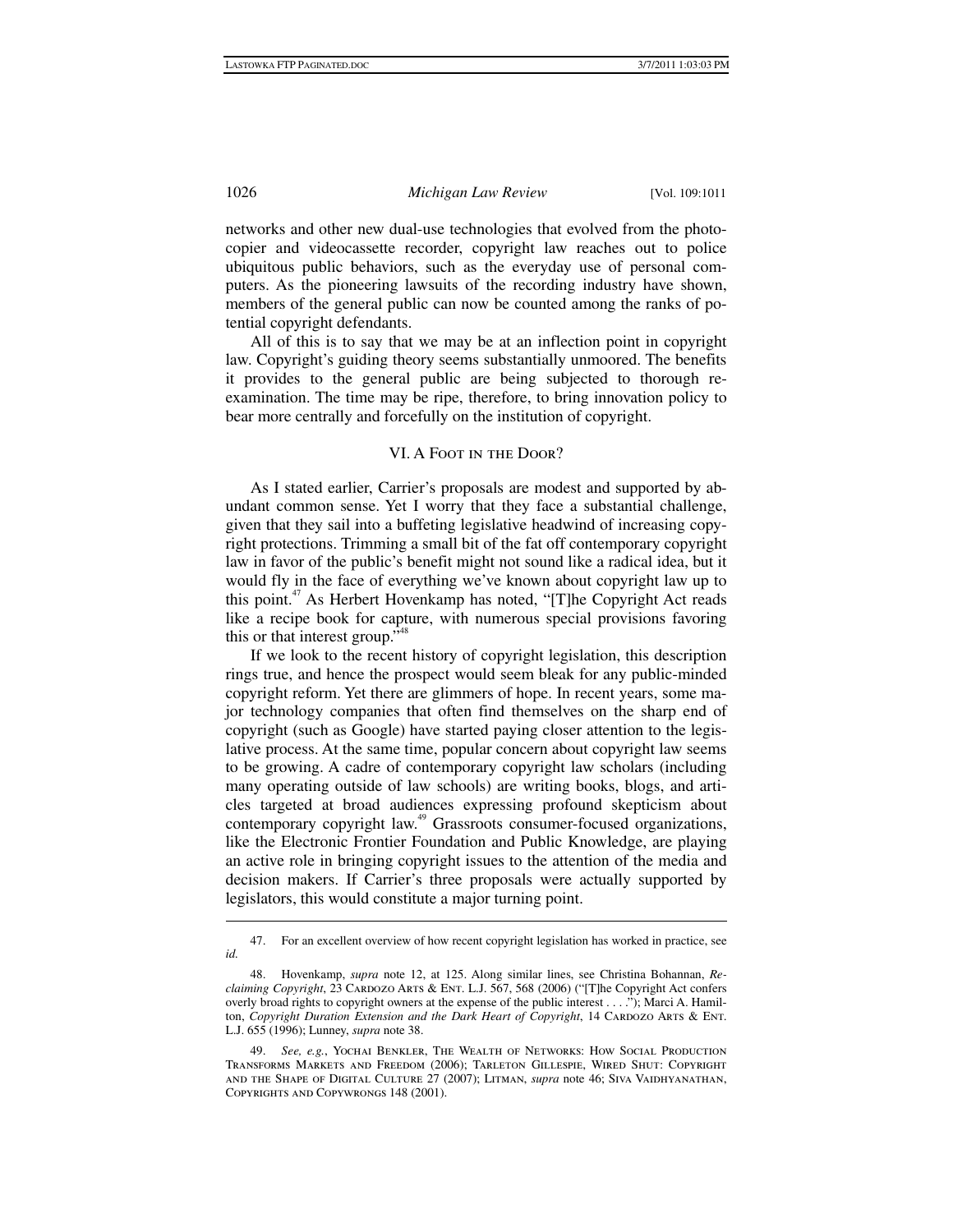1

Ideally, though, we would do so much more. Carrier's innovation asymmetry suggests that when law prevents innovation, we never know the true social benefits offered by the road not taken. It follows that likewise, we do not know exactly what the world might look like if contemporary copyright had a more reasonable duration, a less punitive system of remedies, a clearer system of rules, and a greater solicitude for the needs and concerns of the average citizen. Most importantly, we do not know what effects, if any, such a regime would have on the promotion of cultural creativity, the putative goal of our contemporary copyright law.

The internet, however, might give us some hazy glimpses of that path not followed. As Carrier notes, there is a very odd fact about the internet: it does not seem that the network's failure to facilitate strong proprietary rights in information has led to any marked deficit in creative production. To the contrary, it seems that technologies granting authors the ability to share their creativity widely, without strong proprietary controls and attendant financial rewards, are eagerly deployed by authors seeking to reach popular audiences.<sup>50</sup> Network technology, not copyright, is the force behind this explosion of socially beneficial creative production.

When we consider phenomena like blogs, wikis, and other forms of internet-based creativity, it seems possible that copyright law today is doing at least as much to limit creativity as it does to enable it. The copyright stories that hail from the internet often seem to feature corporate copyright owners seeking to stifle the work of creative amateurs who write fan fiction or create "mashup" works and parodies. The consumer who seeks to create and share is cast as a copyright pirate. To the extent that copyright law is used in this manner, it seems to operate, in Carrier's calculus, as a counterweight to both innovation and creativity itself. It may be that if we favor new technologies very broadly, do away with statutory damages entirely, and completely repeal the anticircumvention provisions of the DMCA, we may find ourselves in a world that we have failed to imagine—a world with even more innovation, and better yet, even more creativity.

Many legal commentators today boggle at the current trend of legislators pursuing even more expansive and draconian copyright laws to tame network technologies. (The recent secret international Anti-Counterfeiting Trade Agreement negotiations, apparently driven by U.S. copyright industries, are a case in point.)<sup>51</sup> Increasingly, it seems that the politician's "middle-class America" is growing tired of being repeatedly informed via compulsory DVD messages that making noncommercial copies of motion pictures may subject them to a stint of five years in federal prison. Those who take this prospect seriously are among the many people fired up about copyright reform. Copyright critics may be devotees of Lawrence Lessig's

 <sup>50.</sup> Dan Hunter & F. Gregory Lastowka, *Amateur-to-Amateur*, 46 Wm. & Mary L. Rev. 951, 955 (2004).

 <sup>51.</sup> *See, e.g.*, David Kravets, *ACTA Draft: No Internet for Copyright Scofflaws*, Wired, Mar. 24, 2010, http://www.wired.com/threatlevel/2010/03/terminate-copyright-scofflaws/.